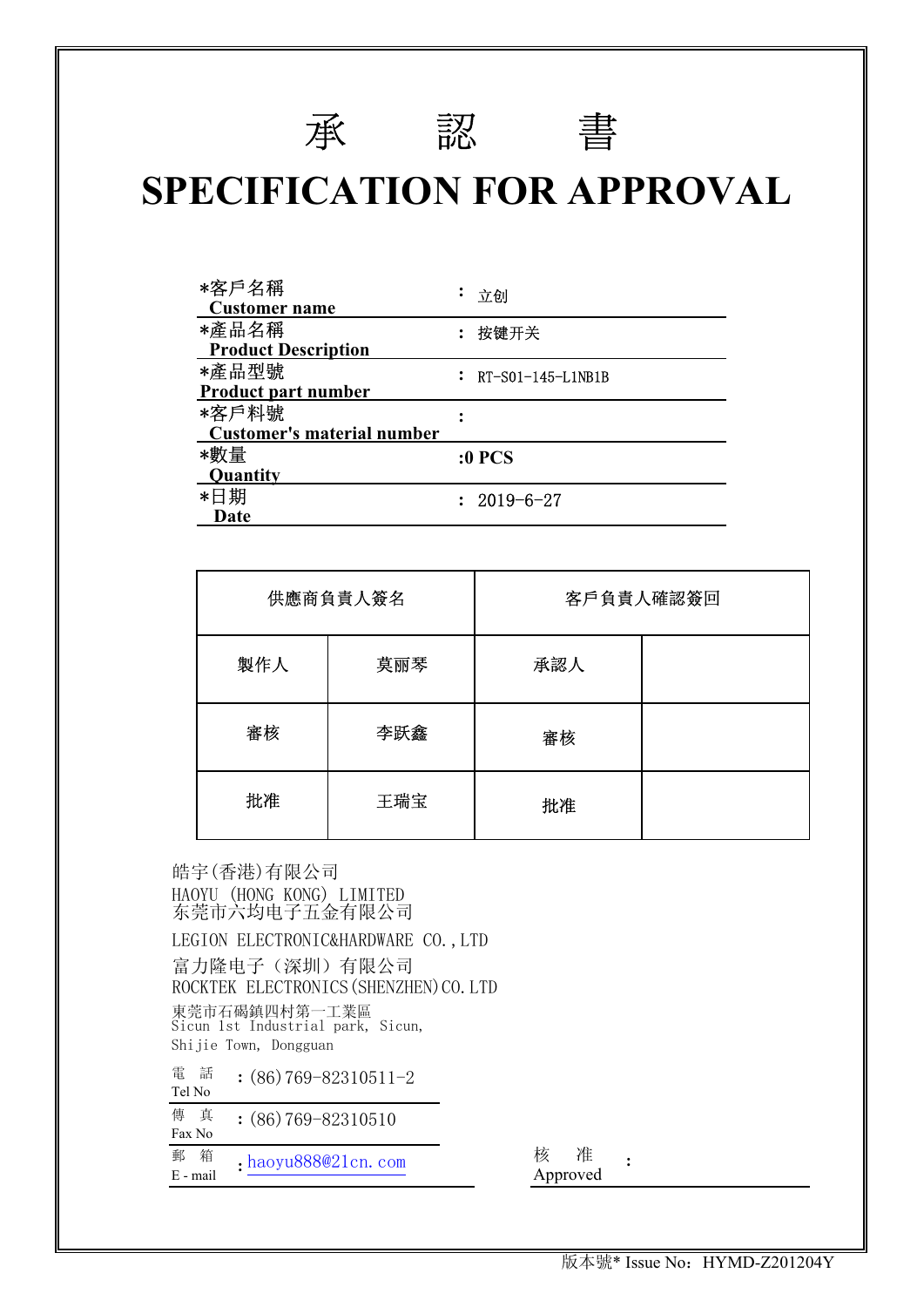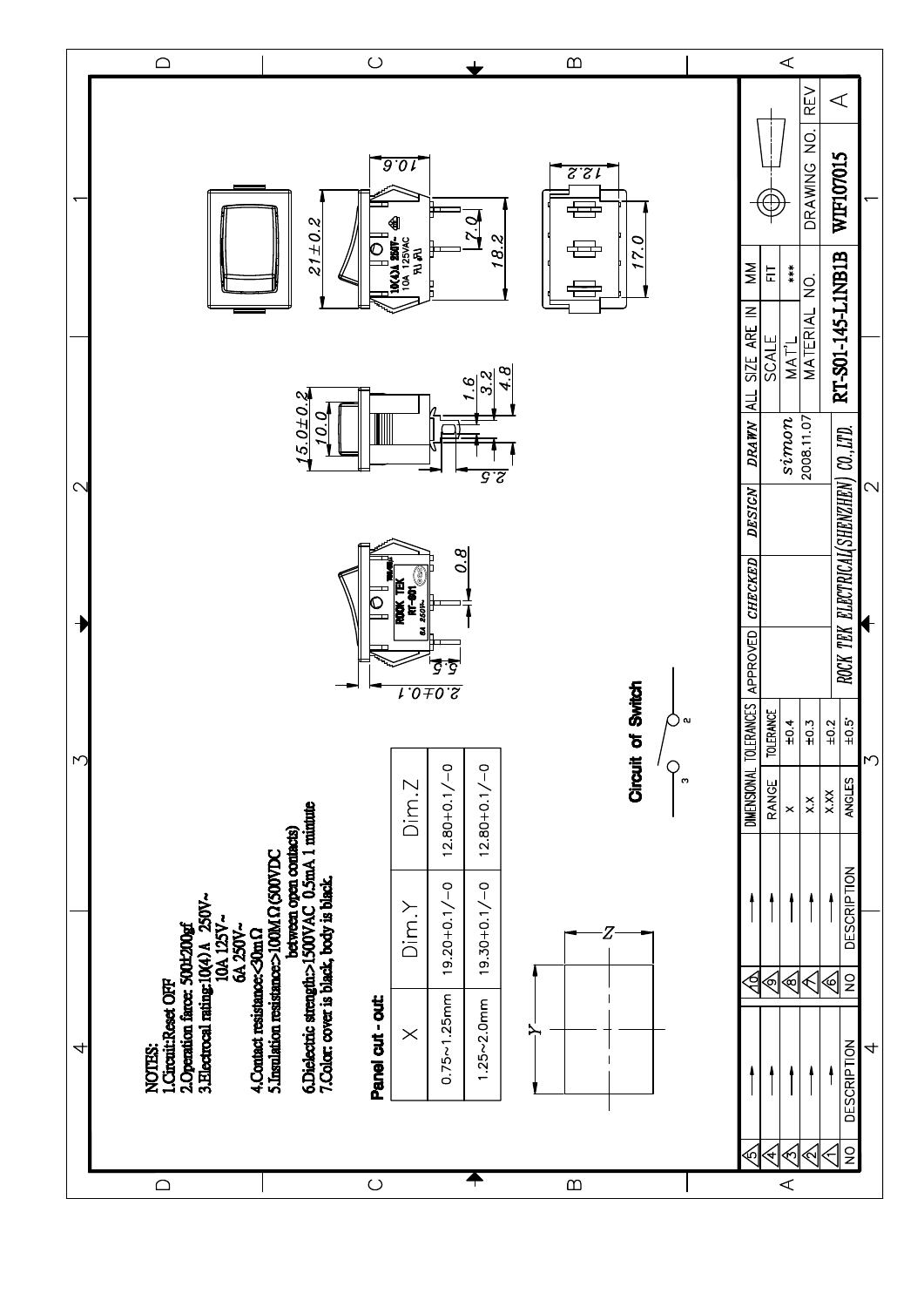# ROCK TEK ELECTRONICS(SHENZHEN)CO.,LTD.

### 富力 隆 電 子 (深圳) 有限公司

## Specification Of RT-S01 Series Rocker Switch

 $page:1/2$ 

### 1.Scope

This specification covers the RT-S01 series rocker switch.

2.Rating

10A 125VAC UL, CUL

10(4)A 250VAC **VDE** 

6A 250VAC CQC

3.Standard

EN60158-1 2002, GB15092 UL1054.

4.Dimensions

Dimensions of this switch are shown on the following drawing.

5.Electrical

5.1. Contact Resistance

The contact resistance should be  $30 \text{m} \Omega(\text{Max})$ .

5.2. Insulation resistance

It is measured with 500V DC 1 minute should be  $1000M\Omega$  (Min).

5.3. Dielectric strength

(Between terminals of open contacts and terminals of opposite polarity)

Dielectric strength should withstand without breakdown a potential of AC 1500V/minute.

(Between terminals and metal frame)

Dielectric strength should withstand without breakdown a potential of AC 1500V/minute

6. Terminal Strength

Using a static force of 5kg in one direction on the tip terminal for 1 minute.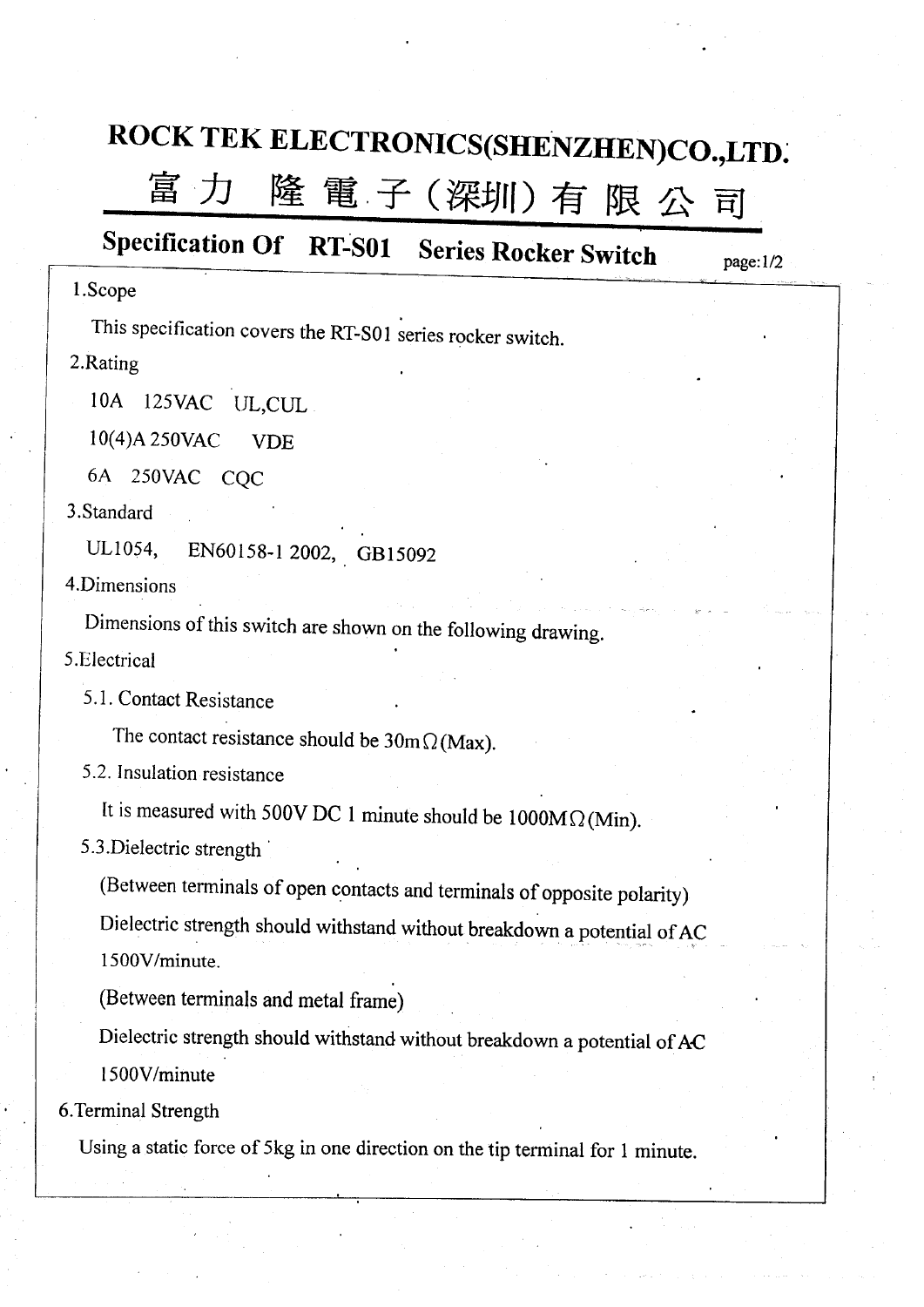## ROCK TEK ELECTRONICS(SHENZHEN)CO., LTD.

#### 隆 電子(深圳)有 富 力 限  $\vec{p}$

#### **Specification Of RT-S01 Series Rocker Switch** page:2/2

The terminal may be deformed, but should not sustain any trouble as deviation-And breaking of terminal and breaking of insulation.

7.Life test

All of the electrical life all over 100,000 cycles.

8. Soldering test

The terminals shall be well soldered of dipped place of immersed place in the solder. Dipped in molten solder of  $260^{\circ} \pm 5^{\circ}$  and the dwell time in solder is 3~5 seconds and More than 75% of the dipped shall be covered by solder.

### 9. Humidity test

The switch shall be stored at a temperature of  $40\pm2\degree$  and a humidity of 90%-to 95% for 96 hours. Then the switch shall be maintained at standard atmospheric condition for 1 hour after which measurement shall be made. The shall be no deformation or cracks in molded part.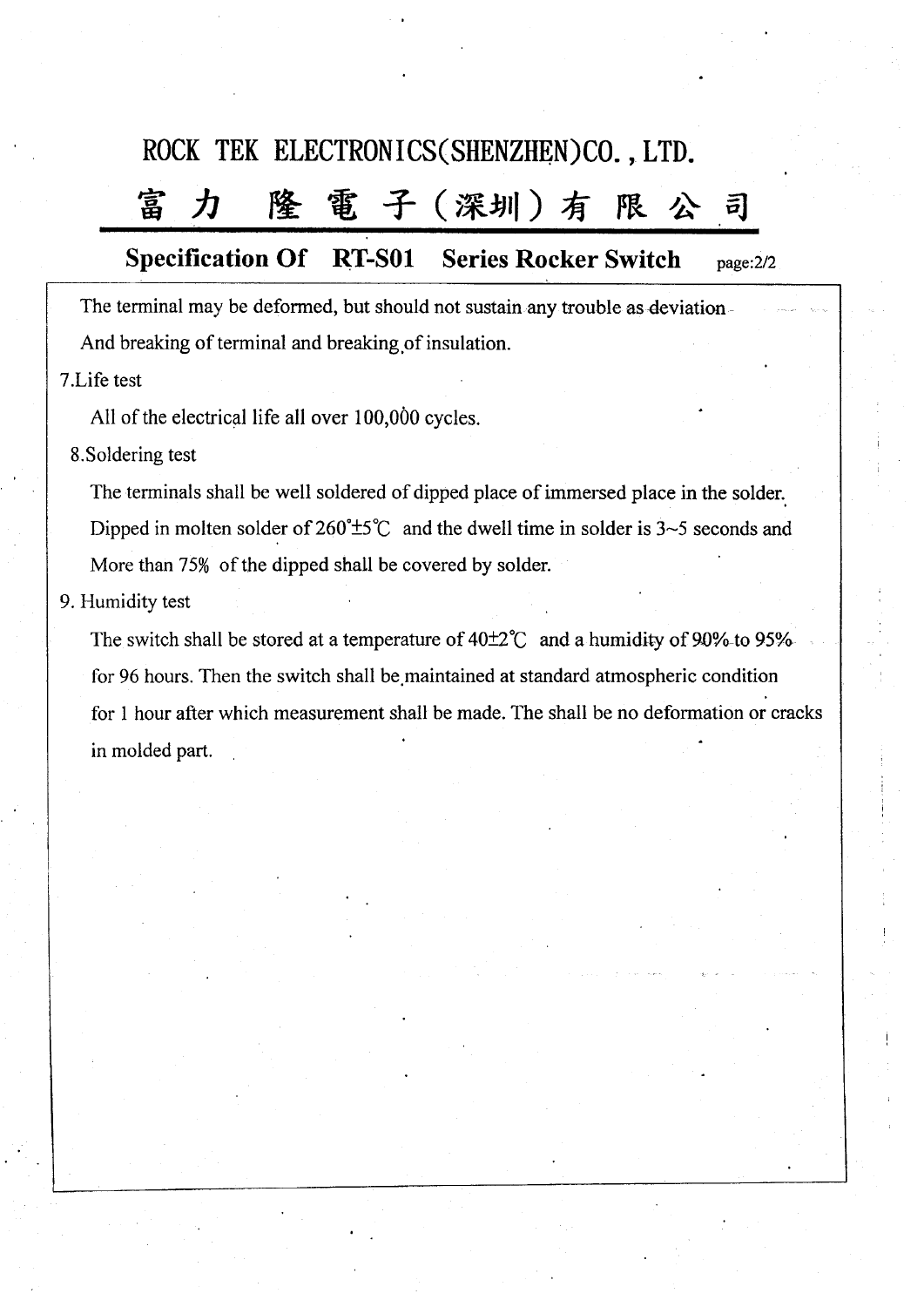**ONLINE CERTIFICATIONS DIRECTORY** 

#### WOYR2.E153399 Switches, Appliance and Special Use - Component

For enhanced search functionality, please visit UL's iQ<sup>™</sup> Family of Databases.

Click on a product designation for complete information.

Page Bottom

#### Switches, Appliance and Special Use - Component

See General Information for Switches, Appliance and Special Use - Component

#### LEGION ELECTRONIC CO LTD E153399

Room M 4Th Fl, Continental Mansion 300 King's Rd Hong Kong, HONG KONG

#### Investigated to ANSI/UL 1054

| Cat. No.                                                                                                                                          | <b>Amps</b>    | <b>Volts</b>             | Hz                       | Load      | Endur-<br>ance | <b>Temp</b><br>C | POL/<br><b>THR</b> | Per<br>Pole/<br><b>Circuit</b><br>Code | <b>SPCOA</b>              |
|---------------------------------------------------------------------------------------------------------------------------------------------------|----------------|--------------------------|--------------------------|-----------|----------------|------------------|--------------------|----------------------------------------|---------------------------|
| <b>EPS11</b>                                                                                                                                      | 10             | 125                      | 60                       | <b>GP</b> | 6K             | 55               | 1/1                | $-/-$                                  | $\overline{a}$            |
|                                                                                                                                                   | 10             | 250                      | 60                       | <b>GP</b> | 6K             |                  |                    |                                        |                           |
|                                                                                                                                                   | $\overline{a}$ |                          | $\overline{\phantom{a}}$ | <b>GP</b> | $\overline{a}$ |                  |                    |                                        |                           |
|                                                                                                                                                   | $\overline{a}$ | $\overline{\phantom{a}}$ | $\overline{\phantom{a}}$ | GP        | $\frac{1}{2}$  |                  |                    |                                        |                           |
| <b>EPS21</b>                                                                                                                                      | 10             | 125                      | 60                       | GP        | 6K             | 55               | 2/1                | PP/D1                                  | $\overline{\phantom{a}}$  |
|                                                                                                                                                   | 10             | 250                      | 60                       | GP        | 6K             |                  |                    |                                        |                           |
|                                                                                                                                                   | $\overline{a}$ | $\overline{a}$           | $\overline{a}$           | <b>GP</b> | $\overline{a}$ |                  |                    |                                        |                           |
|                                                                                                                                                   |                | $\overline{a}$           | $\overline{a}$           | <b>GP</b> | $\overline{a}$ |                  |                    |                                        |                           |
| FR01 f/b A1, A2 or A3, f/b F0 or F1, f/b L1                                                                                                       |                |                          |                          |           |                |                  |                    |                                        |                           |
|                                                                                                                                                   | 6              | 125                      | 60                       | GP        | 6K             | 65               | 1/M                | $-/-$                                  | Note 6(16 thru<br>20 AWG) |
|                                                                                                                                                   | 6              | 250                      | 60                       | GP        | 6K             |                  |                    |                                        |                           |
| M1                                                                                                                                                | 7.5            | 125                      | 60                       | GP        | 6K             | 75               | 1/2                | -/A                                    | $\overline{\phantom{a}}$  |
|                                                                                                                                                   | 5              | 250                      | 60                       | <b>GP</b> | 6K             |                  |                    |                                        |                           |
| MFR01 f/b A1, f/b F or M, f/b 04, 05, 06, 07, 08, 09 or 10, f/b L1                                                                                |                |                          |                          |           |                |                  |                    |                                        |                           |
|                                                                                                                                                   | 8              | 125                      | 60                       | <b>GP</b> | 6K             | 65               | 1/M                | $-/-$                                  | $\frac{1}{2}$             |
|                                                                                                                                                   | 8              | 250                      | 60                       | GP        | 6K             |                  |                    |                                        |                           |
| <b>MPS11</b>                                                                                                                                      | 16             | 125                      | 60                       | GP        | 6K             | 85               | 1/1                | $PP/-$                                 | $\overline{\phantom{a}}$  |
|                                                                                                                                                   | 10             | 250                      | 60                       | GP        | 6K             |                  |                    |                                        |                           |
|                                                                                                                                                   | 5              | 125                      | 60                       | TV        | 25K            |                  |                    |                                        |                           |
| MPS21 f/b letter; f/b letter; f/b A or B; f/b Q; f/b M or Blank; f/b S or D; f/b -L or Blank; f/b 2<br>or Blank; f/b 2 or Blank; f/b -R or Blank) |                |                          |                          |           |                |                  |                    |                                        |                           |
|                                                                                                                                                   | 16             | 125                      | 50/60                    | GP        | 6K             | 65               | 2/1                | PP/D1                                  | Note 2                    |
|                                                                                                                                                   |                |                          |                          |           |                |                  |                    |                                        |                           |

http://database.ul.com/cgi-bin/XYV/template/LISEXT/1FRAME/showpage.html?name=WOYR2.E153399&ccnshorttitle=Switches,+Appliance+and+Special… 1/5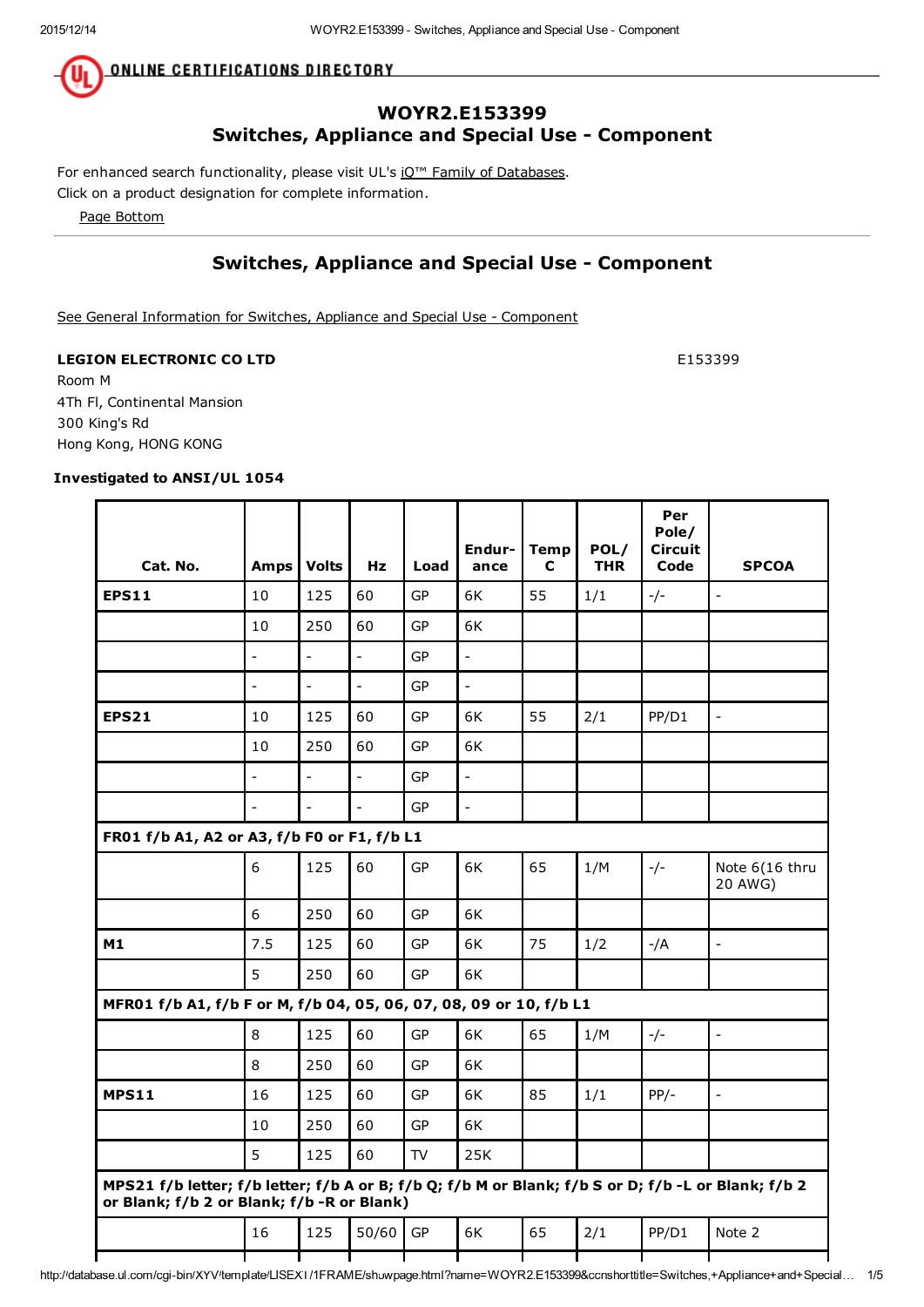2015/12/14 WOYR2.E153399 - Switches, Appliance and Special Use - Component

|                                 | 16                        | 250 | $50/60$ GP    |              | 6K |     |       |        |                              |
|---------------------------------|---------------------------|-----|---------------|--------------|----|-----|-------|--------|------------------------------|
|                                 | $\overline{\phantom{a}}$  | 125 | 50/60         | $3/4$ hp     | 6K |     |       |        |                              |
|                                 | $\Box$                    | 250 | 50/60         | $3/4$ hp     | 6K |     |       |        |                              |
| OVS-1 f/b A, B, C<br>or D       | 12                        | 125 | 60            | GP           | 6K | 150 | M/M   | $PP/-$ | $\blacksquare$               |
|                                 | 12                        | 250 | 60            | GP           | 6K |     |       |        |                              |
| <b>PS01-X-X-X</b>               | $\mathbf{3}$              | 250 | 60            | GP           | 6K | 85  | 1/1   | $-/A$  | $\qquad \qquad \blacksquare$ |
|                                 | 6                         | 125 | 60            | GP           | 6K |     |       |        |                              |
|                                 | 6                         | 125 | 60            | L            | 6K |     |       |        |                              |
| RT-M2,f/b 0, 1, 2, 3, 4, 5 or 6 |                           |     |               |              |    |     |       |        |                              |
|                                 | 5                         | 125 | 60            | ${\sf GP}$   | 6K | 85  | 1/2   | $-/A$  | $\overline{\phantom{a}}$     |
|                                 | 5                         | 250 | 60            | GP           | 6K |     |       |        |                              |
|                                 | 6                         | 30  | $\mathsf{DC}$ | $\mathsf{R}$ | 6K |     |       |        |                              |
| <b>RT-P02</b>                   | $\overline{7}$            | 14  | DC            | $\omega$     | 6K | 65  | 1/2   | $-/A$  | $\overline{\phantom{a}}$     |
| <b>RT-P03</b>                   | 16                        | 125 | 60            | GP           | 6K | 85  | 1/1   | $-/A$  | Note 2                       |
|                                 | 16                        | 250 | 60            | ${\sf GP}$   | 6K |     |       |        |                              |
|                                 | $\mathbb{Z}^{\mathbb{Z}}$ | 125 | 60            | 3/4hp        | 6K |     |       |        |                              |
| <b>RT-P04</b>                   | 16                        | 125 | 60            | ${\sf GP}$   | 6K | 95  | 1/1   | $-/A$  | $\overline{\phantom{a}}$     |
|                                 | $\overline{\phantom{a}}$  | 125 | 60            | 1/2hp        | 6K |     |       |        |                              |
| <b>RT-P05</b>                   | 14                        | 125 | 50/60         | GP           | 6K | 65  | 2/1   | $-$ /B | Note 11A                     |
|                                 | 14                        | 250 | 50/60         | GP           | 6K |     |       |        |                              |
|                                 | $\Box$                    | 125 | 50/60         | $1/2$ hp     | 6K |     |       |        |                              |
|                                 | L,                        | 250 | 50/60         | 1hp          | 6K |     |       |        |                              |
| <b>RT-S01</b>                   | $10\,$                    | 125 | 60            | GP           | 6K | 85  | $1/1$ | $-/A$  |                              |
|                                 | 6                         | 250 | 60            | GP           | 6K |     |       |        |                              |
| <b>RT-S01A</b>                  | 10                        | 125 | 60            | GP           | 6K | 85  | 1/1   | -/A    | Note 2                       |
|                                 | 6                         | 250 | 60            | GP           | 6K |     |       |        |                              |
| <b>RT-S02</b>                   | 15                        | 125 | 60            | GP           | 6K | 85  | 1/1   | $-/A$  | $\frac{1}{2}$                |
|                                 | 8                         | 250 | 60            | GP           | 6K |     |       |        |                              |
| <b>RT-S02A</b>                  | 15                        | 125 | 60            | GP           | 6K | 85  | 1/1   | $-/A$  | Note 2                       |
|                                 | 8                         | 250 | 60            | GP           | 6K |     |       |        |                              |
| <b>RT-S03</b>                   | 16                        | 125 | 60            | GP           | 6K | 105 | 2/1   | $-$ /B | $\frac{1}{2}$                |
|                                 | 16                        | 250 | 60            | ${\sf GP}$   | 6K |     |       |        |                              |
|                                 | $\mathbb{Z}^{\mathbb{Z}}$ | 125 | 60            | $1/3$ hp     | 6K |     |       |        |                              |
| <b>RT-S03A</b>                  | 16                        | 125 | 60            | ${\sf GP}$   | 6K | 105 | 2/1   | $-$ /B | Note 2                       |
|                                 | 16                        | 250 | 60            | GP           | 6K |     |       |        |                              |
|                                 | $\mathbb{Z}^{\mathbb{Z}}$ | 125 | 60            | $1/3$ hp     | 6K |     |       |        |                              |
| <b>RT-S05</b>                   | 15                        | 125 | 60            | GP           | 6K | 125 | 2/2   | $-$ /B | $\equiv$                     |
| RT-S06 f/b A or<br><b>Blank</b> | 16                        | 125 | 60            | GP           | 6K | 85  | 1/1   | -/A    | Note 2                       |
|                                 | 10                        | 250 | 60            | GP           | 6K |     |       |        |                              |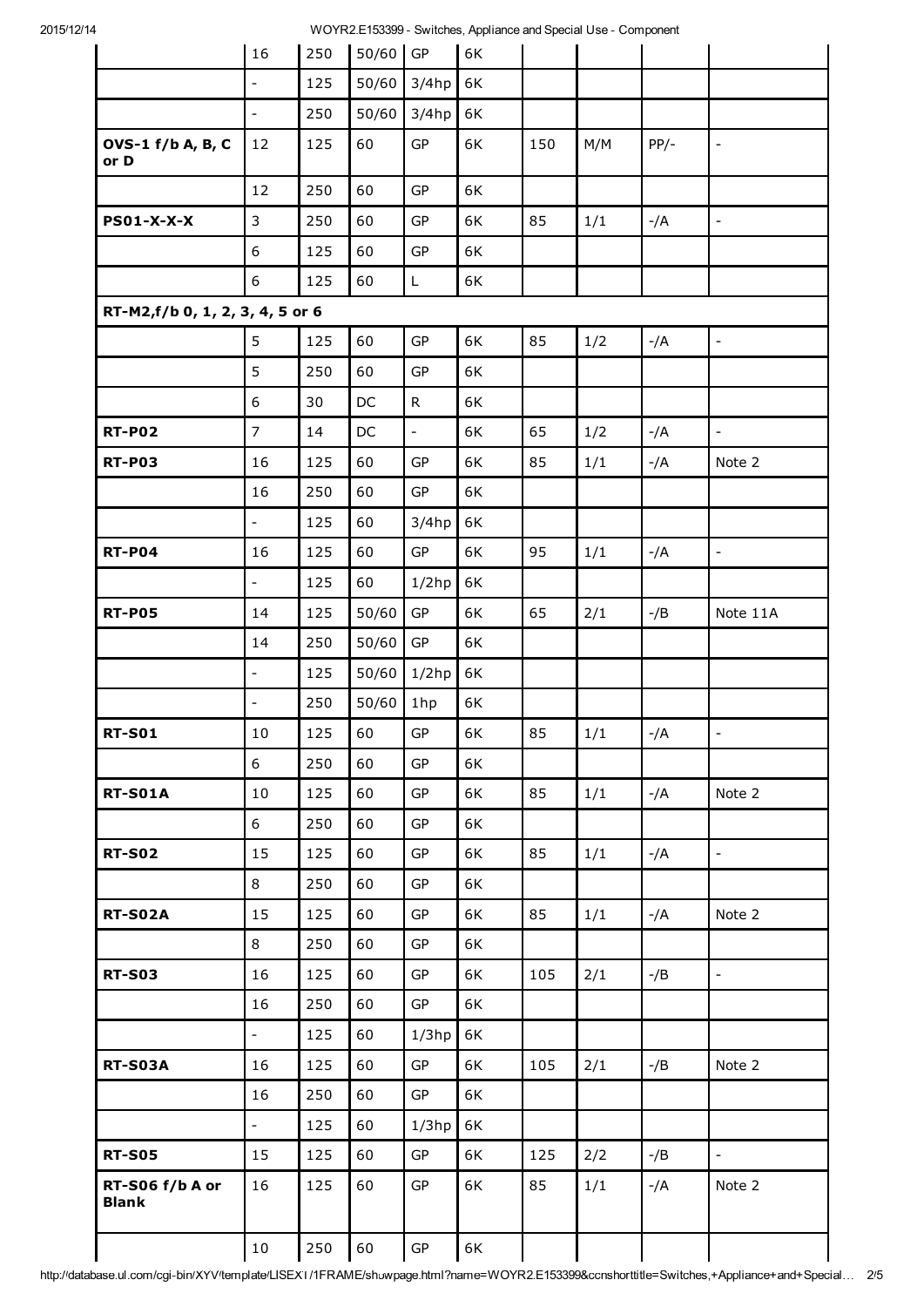|                                                                                                                                       | $\overline{\phantom{a}}$ | 125 | 60    | $3/4$ hp  | 6K |    |                 |       |                          |
|---------------------------------------------------------------------------------------------------------------------------------------|--------------------------|-----|-------|-----------|----|----|-----------------|-------|--------------------------|
|                                                                                                                                       |                          | 250 | 60    | 1hp       | 6K |    |                 |       |                          |
| SS11, f/b Letters, Numbers or Blank, f/b Q or S, f/b -Letters, -Numbers or Blank, f/b 20 or 30,<br>f/b - Letters, - Numbers or Blank. |                          |     |       |           |    |    |                 |       |                          |
|                                                                                                                                       | 12                       | 125 | 60    | GP        | 6K | 65 | 1/1,2/2         | $-/A$ | $\overline{a}$           |
|                                                                                                                                       | 12                       | 250 | 60    | GP        | 6K |    |                 |       |                          |
|                                                                                                                                       | 16                       | 125 | 60    | GP        | 6K |    |                 |       |                          |
|                                                                                                                                       | 16                       | 250 | 60    | GP        | 6K |    |                 |       |                          |
|                                                                                                                                       | 10                       | 125 | 60    | GP        | 6K |    |                 |       |                          |
|                                                                                                                                       | 10                       | 250 | 60    | GP        | 6K |    |                 |       |                          |
|                                                                                                                                       | 6                        | 125 | 60    | GP        | 6K |    |                 |       |                          |
|                                                                                                                                       | 6                        | 250 | 60    | GP        | 6K |    |                 |       |                          |
| SS21, f/b<br>suffixes                                                                                                                 | 10                       | 125 | 60    | GP        | 6K | 65 | 2/1             | PP/C  | $\overline{\phantom{a}}$ |
|                                                                                                                                       | 10                       | 250 | 60    | GP        | 6K |    |                 |       |                          |
| SS21, f/b suffixes, f/b -S                                                                                                            |                          |     |       |           |    |    |                 |       |                          |
|                                                                                                                                       | 10                       | 125 | 60    | GP        | 6K | 65 | 1/1             | $-/A$ | $\overline{\phantom{0}}$ |
|                                                                                                                                       | 10                       | 250 | 60    | GP        | 6K |    |                 |       |                          |
| SS24, f/b Letters, Numbers or Blank, f/b Q or S, f/b -Letters, -Numbers or Blank, f/b 40 or 60,<br>f/b - Letters, - Numbers or Blank. |                          |     |       |           |    |    |                 |       |                          |
|                                                                                                                                       | 12                       | 125 | 60    | GP        | 6K | 65 | $2/2$ or<br>2/1 | PP/D1 | $\overline{\phantom{0}}$ |
|                                                                                                                                       | 12                       | 250 | 60    | GP        | 6K |    |                 |       |                          |
|                                                                                                                                       | 10                       | 125 | 60    | GP        | 6K |    |                 |       |                          |
|                                                                                                                                       | 10                       | 250 | 60    | GP        | 6K |    |                 |       |                          |
|                                                                                                                                       | 6                        | 125 | 60    | GP        | 6K |    |                 |       |                          |
|                                                                                                                                       | 6                        | 250 | 60    | GP        | 6K |    |                 |       |                          |
|                                                                                                                                       | 16                       | 125 | 60    | GP        | 6K |    |                 |       |                          |
|                                                                                                                                       | 16                       | 250 | 60    | GP        | 6K |    |                 |       |                          |
| SS31 f/b letters; f/b Q, S or C; f/b R, F or L; f/b D; f/b 40, 41; f/b L or blank; f/b letters or<br>numbers or blank.                |                          |     |       |           |    |    |                 |       |                          |
|                                                                                                                                       | 16                       | 125 | 50/60 | <b>GP</b> | 6K | 65 | 2/1             | PP/C  | 2,3                      |
|                                                                                                                                       |                          |     |       |           |    |    |                 |       |                          |
|                                                                                                                                       | 16                       | 250 | 50/60 | GP        | 6K |    |                 |       |                          |
|                                                                                                                                       | $\overline{\phantom{a}}$ | 125 | 50/60 | 3/4hp     | 6K |    |                 |       |                          |
|                                                                                                                                       | $\overline{\phantom{a}}$ | 250 | 50/60 | 3/4hp     | 6K |    |                 |       |                          |
|                                                                                                                                       |                          |     |       |           |    |    |                 |       |                          |
|                                                                                                                                       | 16                       | 125 | 50/60 | <b>GP</b> | 6K | 65 | 2/2             | PP/C  | 2, 3                     |
| SS31 f/b letters; f/b Q, S or C; f/b R, F or L; f/b D; f/b 60; f/b L or blank; f/b letters or<br>numbers or blank.                    | 16                       | 250 | 50/60 | GP        | 6K |    |                 |       |                          |
|                                                                                                                                       | $\overline{\phantom{a}}$ | 125 | 50/60 | $3/4$ hp  | 6K |    |                 |       |                          |

http://database.ul.com/cgi-bin/XYV/template/LISEXT/1FRAME/showpage.html?name=WOYR2.E153399&ccnshorttitle=Switches,+Appliance+and+Special… 3/5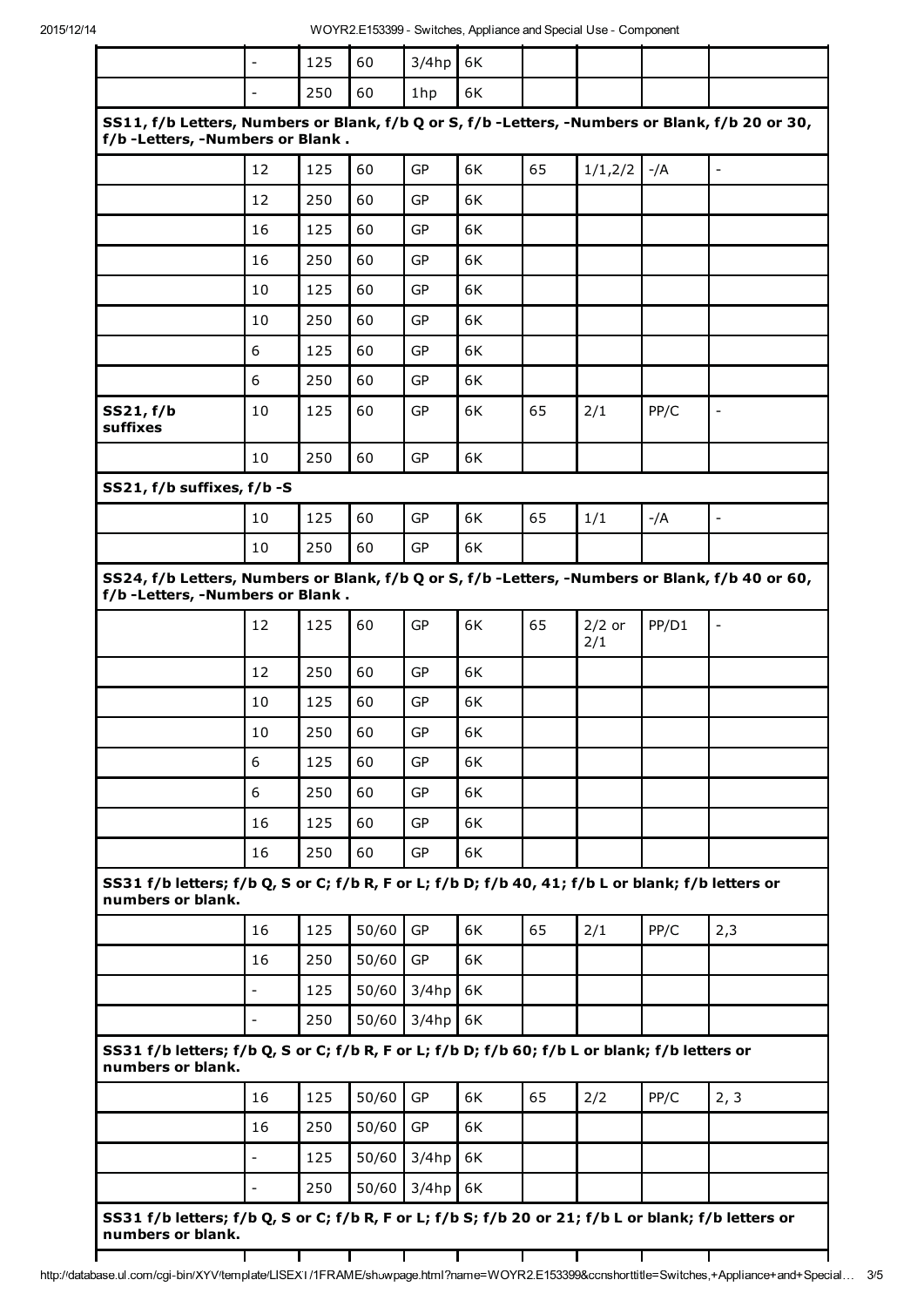2015/12/14 WOYR2.E153399 - Switches, Appliance and Special Use - Component

|                                                                                                                        |                          |     |            |           | rvo i i vale 199999 - Ownterles, Applicatec dita Opecial Osc - Odifi |    |     |       |                |
|------------------------------------------------------------------------------------------------------------------------|--------------------------|-----|------------|-----------|----------------------------------------------------------------------|----|-----|-------|----------------|
|                                                                                                                        | 16                       | 125 | $50/60$ GP |           | 6K                                                                   | 65 | 1/1 | $-/A$ | 2, 3           |
|                                                                                                                        | 16                       | 250 | 50/60      | GP        | 6K                                                                   |    |     |       |                |
|                                                                                                                        | $\frac{1}{2}$            | 125 | 50/60      | 3/4hp     | 6K                                                                   |    |     |       |                |
|                                                                                                                        | $\overline{a}$           | 250 | 50/60      | $3/4$ hp  | 6K                                                                   |    |     |       |                |
| SS31 f/b letters; f/b Q, S or C; f/b R, F or L; f/b T; f/b 40, 41; f/b L or blank; f/b letters or<br>numbers or blank. |                          |     |            |           |                                                                      |    |     |       |                |
|                                                                                                                        | 16                       | 125 | 50/60      | GP        | 6K                                                                   | 65 | 2/1 | PP/C  | 2,3            |
|                                                                                                                        | 16                       | 250 | 50/60      | GP        | 6K                                                                   |    |     |       |                |
|                                                                                                                        | $\blacksquare$           | 125 | 50/60      | 3/4hp     | 6K                                                                   |    |     |       |                |
|                                                                                                                        | $\overline{a}$           | 250 | 50/60      | 3/4hp     | 6K                                                                   |    |     |       |                |
| SS31 f/b letters; f/b Q, S or C; f/b R, F or L; f/b T; f/b 60; f/b L or blank; f/b letters or numbers<br>or blank.     |                          |     |            |           |                                                                      |    |     |       |                |
|                                                                                                                        | 16                       | 125 | 50/60      | <b>GP</b> | 6K                                                                   | 65 | 2/2 | PP/C  | 2, 3           |
|                                                                                                                        | 16                       | 250 | 50/60      | GP        | 6K                                                                   |    |     |       |                |
|                                                                                                                        | $\frac{1}{2}$            | 125 | 50/60      | 3/4hp     | 6K                                                                   |    |     |       |                |
|                                                                                                                        | $\frac{1}{2}$            | 250 | 50/60      | 3/4hp     | 6K                                                                   |    |     |       |                |
| SS31 f/b letters; f/b Q, S or C; f/b R, F; f/b S; f/b 30; f/b letters or numbers or blank.                             |                          |     |            |           |                                                                      |    |     |       |                |
|                                                                                                                        | 16                       | 125 | 50/60      | <b>GP</b> | 6K                                                                   | 65 | 1/2 | $-/A$ | 3              |
|                                                                                                                        | 16                       | 250 | 50/60      | GP        | 6K                                                                   |    |     |       |                |
|                                                                                                                        | $\frac{1}{2}$            | 125 | 50/60      | 3/4hp     | 6K                                                                   |    |     |       |                |
|                                                                                                                        | $\overline{\phantom{a}}$ | 250 | 50/60      | 3/4hp     | 6K                                                                   |    |     |       |                |
| VS12 f/b M or H, f/b 11, 12                                                                                            |                          |     |            |           |                                                                      |    |     |       |                |
|                                                                                                                        | 12                       | 125 | 60         | GP        | $\mathbb{Z}^2$                                                       | 65 | 1/M | $-/-$ | $\blacksquare$ |
|                                                                                                                        | 12                       | 250 | 60         | GP        | $\blacksquare$                                                       |    |     |       |                |
| VS34 f/b, M or H, f/b 11, 12, 21 or 22                                                                                 |                          |     |            |           |                                                                      |    |     |       |                |
|                                                                                                                        | 12                       | 125 | 60         | GP        | $\overline{a}$                                                       | 55 | M/M | $-/-$ | $\frac{1}{2}$  |
|                                                                                                                        | 12                       | 250 | 60         | GP        |                                                                      |    |     |       |                |

Note 2 - These are lighted switches employing a lamp. The usable lamp life has not been evaluated.

Note 6 - The switch employs push-in terminals. These have been evaluated for use with solid and solder dipped stranded conductors of a specified size (shown within parenthesis in AWG).

Marking: Company name or tradename "LEGION" , catalog, model or part number, electrical ratings and the Recognized Component Mark, **the standard on the product** or on the smallest unit container in which the product is packaged.

Last Updated on 2015-11-24

Questions? Print this page Terms of Use Page Top

**♦ 2015 UL LLC** 

The appearance of a company's name or product in this database does not in itself assure that products so identified have been manufactured under UL's Follow-Up Service. Only those products bearing the UL Mark should be considered to be Certified and covered under UL's Follow-Up Service. Always look for the Mark on the product.

UL permits the reproduction of the material contained in the Online Certification Directory subject to the following conditions: 1. The Guide Information, Assemblies, Constructions, Designs, Systems, and/or Certifications (files) must be presented in their entirety and in a non-misleading manner, without any manipulation of the data (or drawings). 2. The statement "Reprinted from the Online Certifications Directory with permission from UL" must appear adjacent to the extracted material. In addition, the reprinted material must include a copyright notice in the following format: "© 2015

http://database.ul.com/cgi-bin/XYV/template/LISEXT/1FRAME/showpage.html?name=WOYR2.E153399&ccnshorttitle=Switches,+Appliance+and+Special… 4/5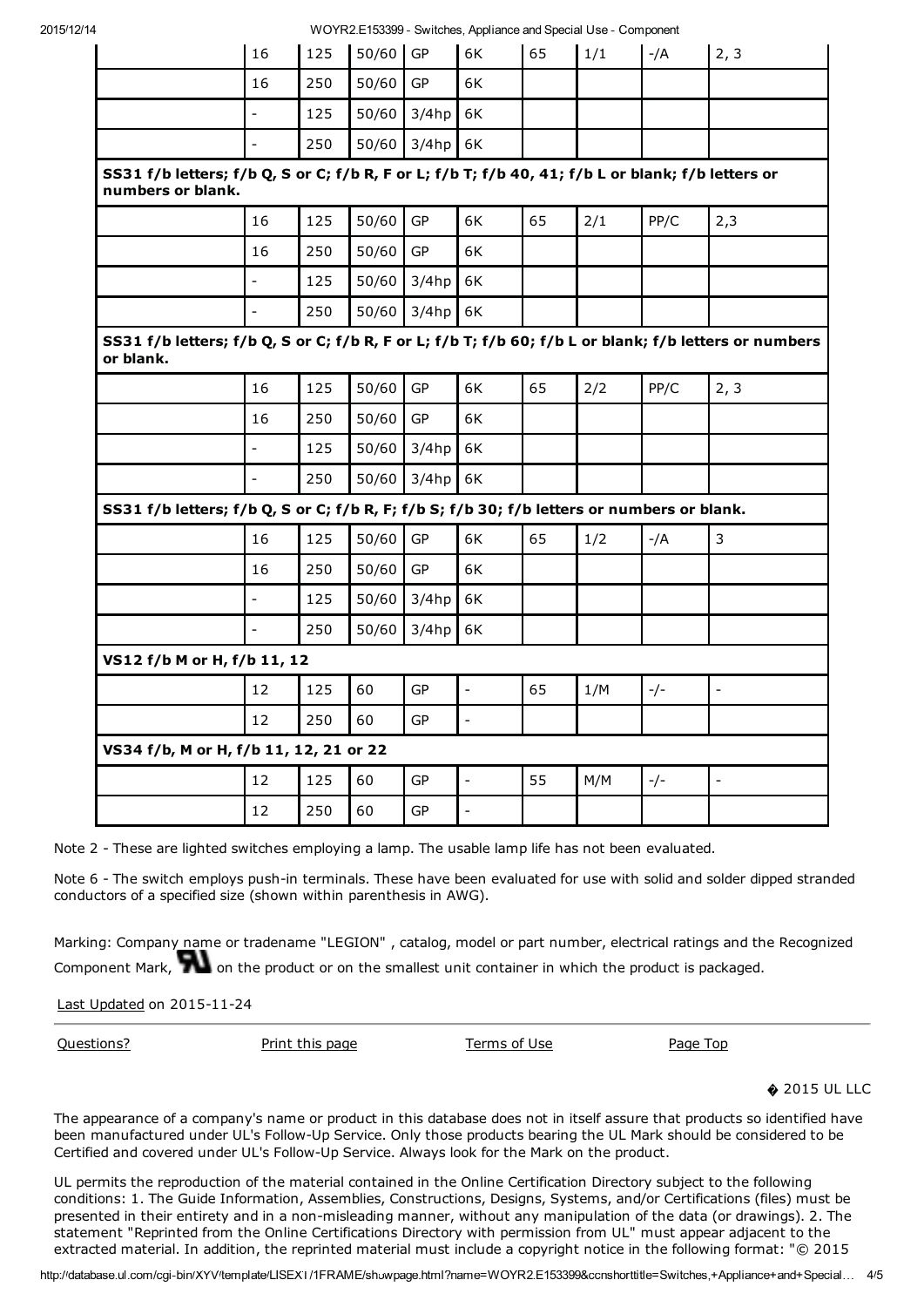UL LLC".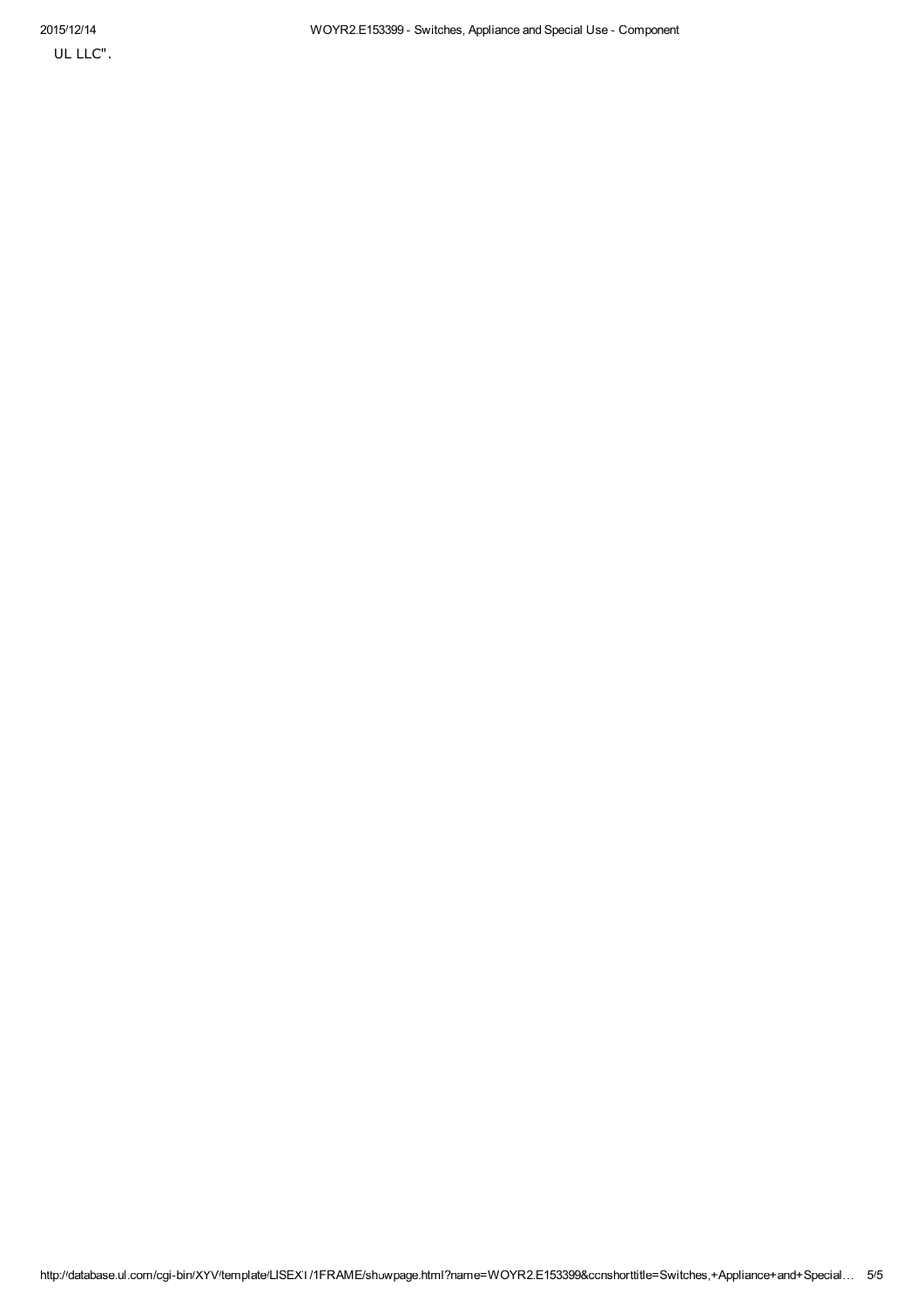**ONLINE CERTIFICATIONS DIRECTORY** 

### WOYR8.E153399 Switches, Appliance and Special Use Certified for Canada - Component

For enhanced search functionality, please visit UL's iQ<sup>™</sup> Family of Databases.

Click on a product designation for complete information.

Page Bottom

### Switches, Appliance and Special Use Certified for Canada - Component

See General Information for Switches, Appliance and Special Use Certified for Canada - Component

#### **LEGION ELECTRONIC CO LTD E153399**

Room M 4Th Fl, Continental Mansion 300 King's Rd Hong Kong, HONG KONG

r

#### Investigated to CSA-C22.2 No. 55

 $\overline{\phantom{0}}$ 

÷

| Cat. No.   Amps                                                    |                          | <b>Volts</b>   | Hz                       | Load      | Endur-<br>ance           | <b>Temp</b><br>C | POL/<br><b>THR</b> | Per<br>Pole/<br><b>Circuit</b><br>Code | <b>SPCOA</b>                     |
|--------------------------------------------------------------------|--------------------------|----------------|--------------------------|-----------|--------------------------|------------------|--------------------|----------------------------------------|----------------------------------|
| <b>EPS11</b>                                                       | 10                       | 125            | 60                       | GP        | 6K                       | 55               | 1/1                | $-/-$                                  | $\frac{1}{2}$                    |
|                                                                    | 10                       | 250            | 60                       | <b>GP</b> | 6K                       |                  |                    |                                        |                                  |
|                                                                    | $\overline{\phantom{0}}$ | $\overline{a}$ | $\overline{\phantom{a}}$ | <b>GP</b> | $\Box$                   |                  |                    |                                        |                                  |
|                                                                    | $\overline{\phantom{0}}$ | $\overline{a}$ | $\overline{a}$           | <b>GP</b> | $\overline{\phantom{a}}$ |                  |                    |                                        |                                  |
| <b>EPS21</b>                                                       | 10                       | 125            | 60                       | GP        | 6K                       | 55               | 2/1                | PP/D1                                  | $\frac{1}{2}$                    |
|                                                                    | 10                       | 250            | 60                       | GP        | 6K                       |                  |                    |                                        |                                  |
|                                                                    | $\overline{a}$           | $\overline{a}$ | $\overline{a}$           | <b>GP</b> | $\overline{a}$           |                  |                    |                                        |                                  |
|                                                                    | $\overline{a}$           | $\overline{a}$ | $\overline{a}$           | <b>GP</b> | $\overline{a}$           |                  |                    |                                        |                                  |
| FR01 f/b A1, A2 or A3, f/b F0 or F1, f/b L1                        |                          |                |                          |           |                          |                  |                    |                                        |                                  |
|                                                                    | 6                        | 125            | 60                       | GP        | 6K                       | 65               | 1/M                | $-/-$                                  | Note<br>6(16)<br>thru 20<br>AWG) |
|                                                                    | 6                        | 250            | 60                       | GP        | 6K                       |                  |                    |                                        |                                  |
| M1                                                                 | 7.5                      | 125            | 60                       | GP        | 6K                       | 75               | 1/2                | $-/A$                                  | $\overline{a}$                   |
|                                                                    | 5                        | 250            | 60                       | GP        | 6K                       |                  |                    |                                        |                                  |
| MFR01 f/b A1, f/b F or M, f/b 04, 05, 06, 07, 08, 09 or 10, f/b L1 |                          |                |                          |           |                          |                  |                    |                                        |                                  |
|                                                                    | 8                        | 125            | 60                       | <b>GP</b> | 6K                       | 65               | 1/M                | $-/-$                                  | $\overline{\phantom{a}}$         |
|                                                                    | 8                        | 250            | 60                       | GP        | 6K                       |                  |                    |                                        |                                  |
| <b>MPS11</b>                                                       | 16                       | 125            | 60                       | GP        | 6K                       | 85               | 1/1                | $PP/-$                                 | $\frac{1}{2}$                    |
|                                                                    | 10                       | 250            | 60                       | GP        | 6K                       |                  |                    |                                        |                                  |
|                                                                    |                          |                | 60                       | TV        | 25K                      |                  |                    |                                        |                                  |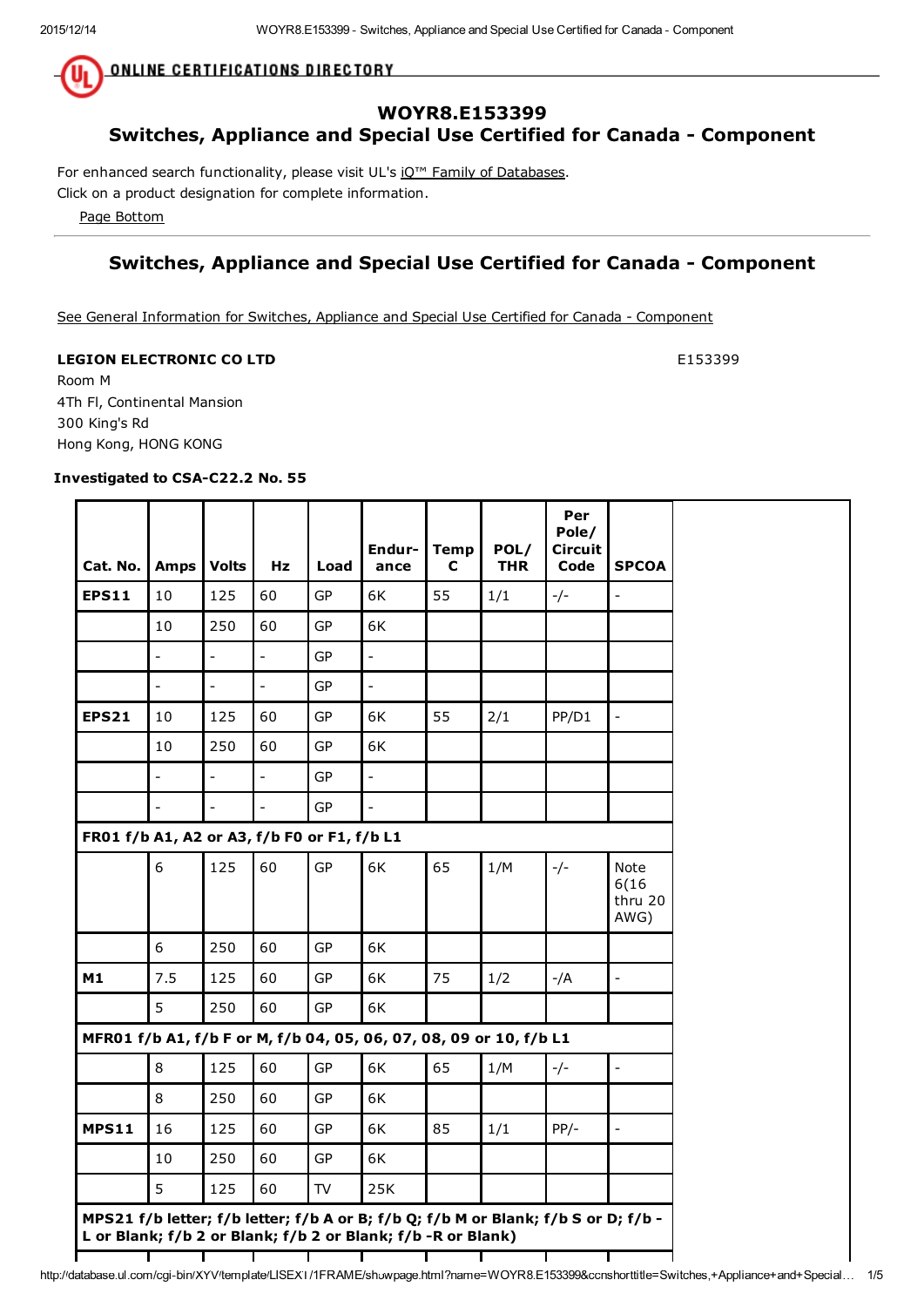2015/12/14 WOYR8.E153399 - Switches, Appliance and Special Use Certified for Canada - Component

|                                          | 16                       | 125 | 50/60         | ${\sf GP}$   | 6K | 65  | 2/1 | PP/D1  | Note 2                   |     |     |                                |                        |  |
|------------------------------------------|--------------------------|-----|---------------|--------------|----|-----|-----|--------|--------------------------|-----|-----|--------------------------------|------------------------|--|
|                                          | 16                       | 250 | 50/60         | ${\sf GP}$   | 6K |     |     |        |                          |     |     |                                |                        |  |
|                                          | $\Box$                   | 125 | 50/60         | $3/4$ hp     | 6K |     |     |        |                          |     |     |                                |                        |  |
|                                          | $\mathbb{Z}^2$           | 250 | 50/60         | $3/4$ hp     | 6K |     |     |        |                          |     |     |                                |                        |  |
| <b>OVS-1</b><br>$f/b$ A,<br>B, C or<br>D | 12                       | 125 | 60            | GP           | 6K | 150 | M/M | $PP/-$ | $\overline{\phantom{a}}$ |     |     |                                |                        |  |
|                                          | 12                       | 250 | 60            | GP           | 6K |     |     |        |                          |     |     |                                |                        |  |
| <b>PS01-</b><br>$X-X-X$                  | $\mathbf{3}$             | 250 | 60            | ${\sf GP}$   | 6K | 85  | 1/1 | $-/A$  | $\overline{\phantom{a}}$ |     |     |                                |                        |  |
|                                          | 6                        | 125 | 60            | GP           | 6K |     |     |        |                          |     |     |                                |                        |  |
|                                          | 6                        | 125 | 60            | L            | 6K |     |     |        |                          |     |     |                                |                        |  |
| RT-M2,f/b 0, 1, 2, 3, 4, 5 or 6          |                          |     |               |              |    |     |     |        |                          |     |     |                                |                        |  |
|                                          | 5                        | 125 | 60            | ${\sf GP}$   | 6K | 85  | 1/2 | $-/A$  | $\blacksquare$           |     |     |                                |                        |  |
|                                          | 5                        | 250 | 60            | GP           | 6K |     |     |        |                          |     |     |                                |                        |  |
|                                          | 6                        | 30  | $\mathsf{DC}$ | $\mathsf{R}$ | 6K |     |     |        |                          |     |     |                                |                        |  |
| <b>RT-P02</b>                            | $\overline{7}$           | 14  | $\mathsf{DC}$ | $\Box$       | 6K | 65  | 1/2 | $-/A$  | $\overline{a}$           |     |     |                                |                        |  |
| <b>RT-P03</b>                            | 16                       | 125 | 60            | ${\sf GP}$   | 6K | 85  | 1/1 | $-/A$  | Note 2                   |     |     |                                |                        |  |
|                                          | 16                       | 250 | 60            | ${\sf GP}$   | 6K |     |     |        |                          |     |     |                                |                        |  |
|                                          | $\overline{\phantom{a}}$ | 125 | 60            | $3/4$ hp     | 6K |     |     |        |                          |     |     |                                |                        |  |
| <b>RT-P04</b>                            | 16                       | 125 | 60            | GP           | 6K | 95  | 1/1 | $-/A$  | $\frac{1}{\sqrt{2}}$     |     |     |                                |                        |  |
|                                          | ÷,                       | 125 | 60            | $1/2$ hp     | 6K |     |     |        |                          |     |     |                                |                        |  |
| <b>RT-P05</b>                            | 14                       | 125 | 50/60         | ${\sf GP}$   | 6K | 65  | 2/1 | $-$ /B | Note<br>11A              |     |     |                                |                        |  |
|                                          | 14                       | 250 | $50/60$ GP    |              | 6K |     |     |        |                          |     |     |                                |                        |  |
|                                          | $\frac{1}{2}$            | 125 | 50/60         | $1/2$ hp     | 6K |     |     |        |                          |     |     |                                |                        |  |
|                                          | $\frac{1}{2}$            | 250 | 50/60         | 1hp          | 6K |     |     |        |                          |     |     |                                |                        |  |
| <b>RT-S01</b>                            | 10                       | 125 | 60            | GP           | 6K | 85  | 1/1 | $-/A$  | $\blacksquare$           |     |     |                                |                        |  |
|                                          | 6                        | 250 | 60            | GP           | 6K |     |     |        |                          |     |     |                                |                        |  |
| RT-<br><b>S01A</b>                       | 10                       | 125 | 60            | GP           | 6K | 85  | 1/1 | -/A    | Note 2                   |     |     |                                |                        |  |
|                                          | 6                        | 250 | 60            | GP           | 6K |     |     |        |                          |     |     |                                |                        |  |
| <b>RT-S02</b>                            | 15                       | 125 | 60            | ${\sf GP}$   | 6K | 85  | 1/1 | $-/A$  | $\frac{1}{2}$            |     |     |                                |                        |  |
|                                          | 8                        | 250 | 60            | GP           | 6K |     |     |        |                          |     |     |                                |                        |  |
| RT-<br><b>S02A</b>                       | 15                       | 125 | 60            | GP           | 6K | 85  | 8   | 250    | 60                       | GP  | 6K  |                                |                        |  |
| <b>RT-S03</b>                            | 16                       | 125 | 60            | GP           | 6K | 105 | 2/1 | -/B    | $\Box$                   |     |     |                                |                        |  |
|                                          | 16                       | 250 | 60            | ${\sf GP}$   | 6K |     |     |        |                          |     |     |                                |                        |  |
|                                          | $\equiv$                 | 125 | 60            | $1/3$ hp     | 6K |     |     |        |                          |     |     |                                |                        |  |
| RT-<br><b>S03A</b>                       | 16                       | 125 | 60            |              | 16 | 125 | 60  | GP     | 6K                       | 105 | 2/1 | $\overline{\phantom{a}}$<br>/B | Note<br>$\overline{2}$ |  |
|                                          | 16                       | 250 | 60            | ${\sf GP}$   | 6K |     |     |        |                          |     |     |                                |                        |  |
|                                          | $\overline{\phantom{0}}$ | 125 | 60            | $1/3$ hp     | 6K |     |     |        |                          |     |     |                                |                        |  |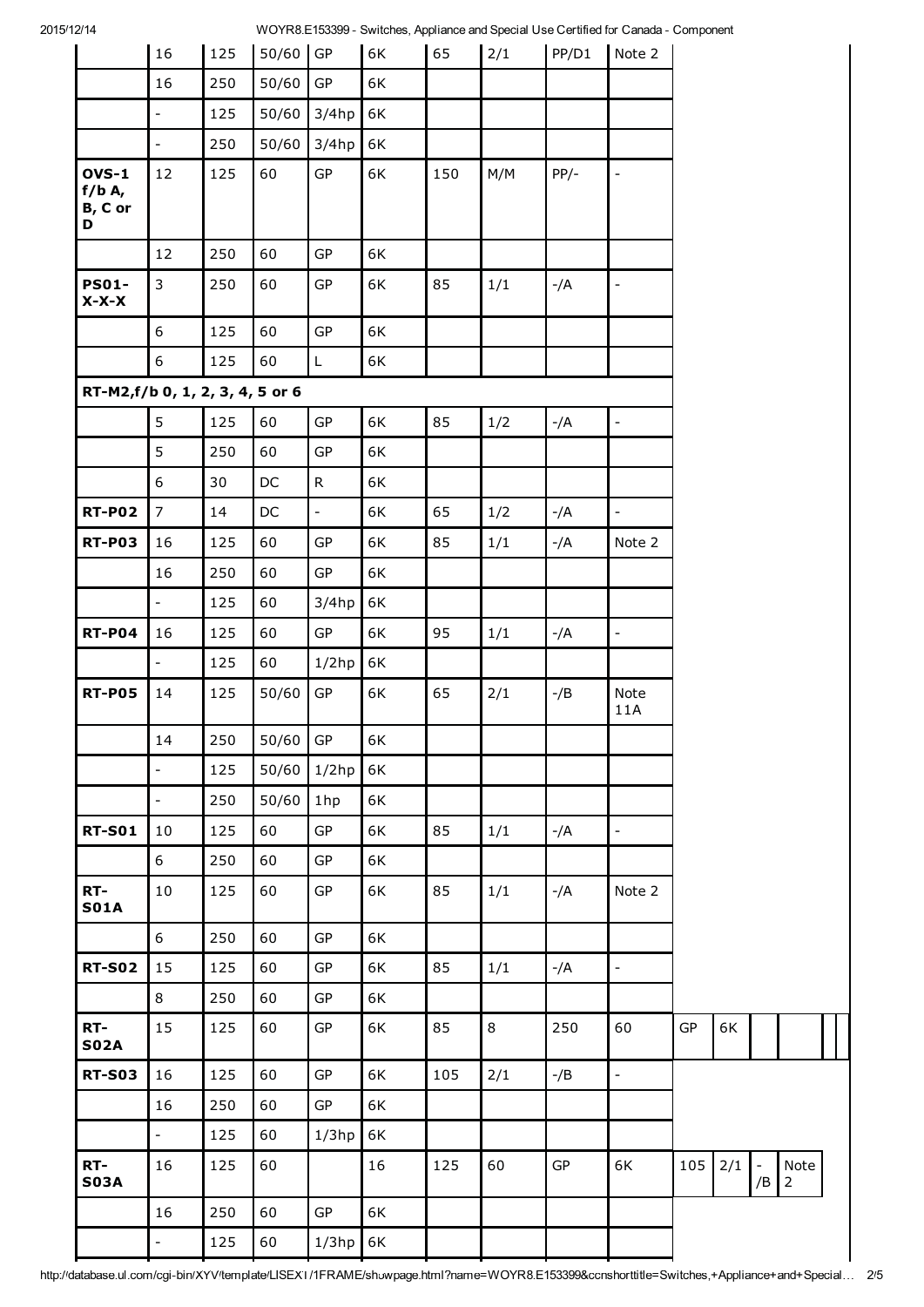2015/12/14 WOYR8.E153399 - Switches, Appliance and Special Use Certified for Canada - Component

| <b>RT-S05</b>                                                                                                      | 15                       | 125 | 60    | GP        | 6K                                                      | 125 | $N$ CTTV0. LTD0033 - OWTIGHES, ApplicaTice and Opecial OSE Centified for Canada - Comp<br>2/2 | $-$ /B | $\frac{1}{2}$            |
|--------------------------------------------------------------------------------------------------------------------|--------------------------|-----|-------|-----------|---------------------------------------------------------|-----|-----------------------------------------------------------------------------------------------|--------|--------------------------|
| <b>RT-S06</b>                                                                                                      | 16                       | 125 | 60    | GP        | 6K                                                      | 85  | 1/1                                                                                           | $-/A$  | Note 2                   |
| f/b A or<br><b>Blank</b>                                                                                           |                          |     |       |           |                                                         |     |                                                                                               |        |                          |
|                                                                                                                    | 10                       | 250 | 60    | GP        | 6K                                                      |     |                                                                                               |        |                          |
|                                                                                                                    |                          | 125 | 60    | $3/4$ hp  | 6K                                                      |     |                                                                                               |        |                          |
|                                                                                                                    | $\overline{\phantom{0}}$ | 250 | 60    | 1hp       | 6K                                                      |     |                                                                                               |        |                          |
|                                                                                                                    |                          |     |       |           | Blank, f/b 20 or 30, f/b - Letters, - Numbers or Blank. |     | SS11, f/b Letters, Numbers or Blank, f/b Q or S, f/b -Letters, -Numbers or                    |        |                          |
|                                                                                                                    | 12                       | 125 | 60    | GP        | 6K                                                      | 65  | 1/1,2/2                                                                                       | -/A    | $\frac{1}{\sqrt{2}}$     |
|                                                                                                                    | 12                       | 250 | 60    | GP        | 6K                                                      |     |                                                                                               |        |                          |
|                                                                                                                    | 16                       | 125 | 60    | <b>GP</b> | 6K                                                      |     |                                                                                               |        |                          |
|                                                                                                                    | 16                       | 250 | 60    | <b>GP</b> | 6K                                                      |     |                                                                                               |        |                          |
|                                                                                                                    | 10                       | 125 | 60    | <b>GP</b> | 6K                                                      |     |                                                                                               |        |                          |
|                                                                                                                    | 10                       | 250 | 60    | GP        | 6K                                                      |     |                                                                                               |        |                          |
|                                                                                                                    | 6                        | 125 | 60    | GP        | 6K                                                      |     |                                                                                               |        |                          |
|                                                                                                                    | 6                        | 250 | 60    | GP        | 6K                                                      |     |                                                                                               |        |                          |
| SS21,<br>f/b<br>suffixes                                                                                           | 10                       | 125 | 60    | GP        | 6K                                                      | 65  | 2/1                                                                                           | PP/C   | -                        |
|                                                                                                                    | 10                       | 250 | 60    | GP        | 6K                                                      |     |                                                                                               |        |                          |
| SS21, f/b suffixes, f/b -S                                                                                         |                          |     |       |           |                                                         |     |                                                                                               |        |                          |
|                                                                                                                    | 10                       | 125 |       | GP        | 6K                                                      | 65  | 1/1                                                                                           |        | $\overline{\phantom{a}}$ |
|                                                                                                                    |                          |     | 60    |           |                                                         |     |                                                                                               | $-/A$  |                          |
|                                                                                                                    | 10                       | 250 | 60    | GP        | 6K                                                      |     |                                                                                               |        |                          |
|                                                                                                                    |                          |     |       |           | Blank, f/b 40 or 60, f/b -Letters, -Numbers or Blank.   |     | SS24, f/b Letters, Numbers or Blank, f/b Q or S, f/b -Letters, -Numbers or                    |        |                          |
|                                                                                                                    | 12                       | 125 | 60    | GP        | 6K                                                      | 65  | $2/2$ or<br>2/1                                                                               | PP/D1  | $\overline{\phantom{0}}$ |
|                                                                                                                    | 12                       | 250 | 60    | <b>GP</b> | 6K                                                      |     |                                                                                               |        |                          |
|                                                                                                                    | 10                       | 125 | 60    | GP        | 6K                                                      |     |                                                                                               |        |                          |
|                                                                                                                    | 10                       | 250 | 60    | GP        | 6K                                                      |     |                                                                                               |        |                          |
|                                                                                                                    | 6                        | 125 | 60    | GP        | 6K                                                      |     |                                                                                               |        |                          |
|                                                                                                                    | 6                        | 250 | 60    | GP        | 6K                                                      |     |                                                                                               |        |                          |
|                                                                                                                    | 16                       | 125 | 60    | <b>GP</b> | 6K                                                      |     |                                                                                               |        |                          |
|                                                                                                                    | 16                       | 250 | 60    | GP        | 6K                                                      |     |                                                                                               |        |                          |
| f/b letters or numbers or blank.                                                                                   |                          |     |       |           |                                                         |     | SS31 f/b letters; f/b Q, S or C; f/b R, F or L; f/b D; f/b 40, 41; f/b L or blank;            |        |                          |
|                                                                                                                    | 16                       | 125 | 50/60 | <b>GP</b> | 6K                                                      | 65  | 2/1                                                                                           | PP/C   | 2,3                      |
|                                                                                                                    | 16                       | 250 | 50/60 | GP        | 6K                                                      |     |                                                                                               |        |                          |
|                                                                                                                    | $\overline{a}$           | 125 | 50/60 | $3/4$ hp  | 6K                                                      |     |                                                                                               |        |                          |
|                                                                                                                    | $\frac{1}{2}$            | 250 | 50/60 | $3/4$ hp  | 6K                                                      |     |                                                                                               |        |                          |
| SS31 f/b letters; f/b Q, S or C; f/b R, F or L; f/b D; f/b 60; f/b L or blank; f/b<br>letters or numbers or blank. |                          |     |       |           |                                                         |     |                                                                                               |        |                          |
|                                                                                                                    | 16                       | 125 | 50/60 | GP        | 6K                                                      | 65  | 2/2                                                                                           | PP/C   | 2, 3                     |
|                                                                                                                    |                          |     |       |           |                                                         |     |                                                                                               |        |                          |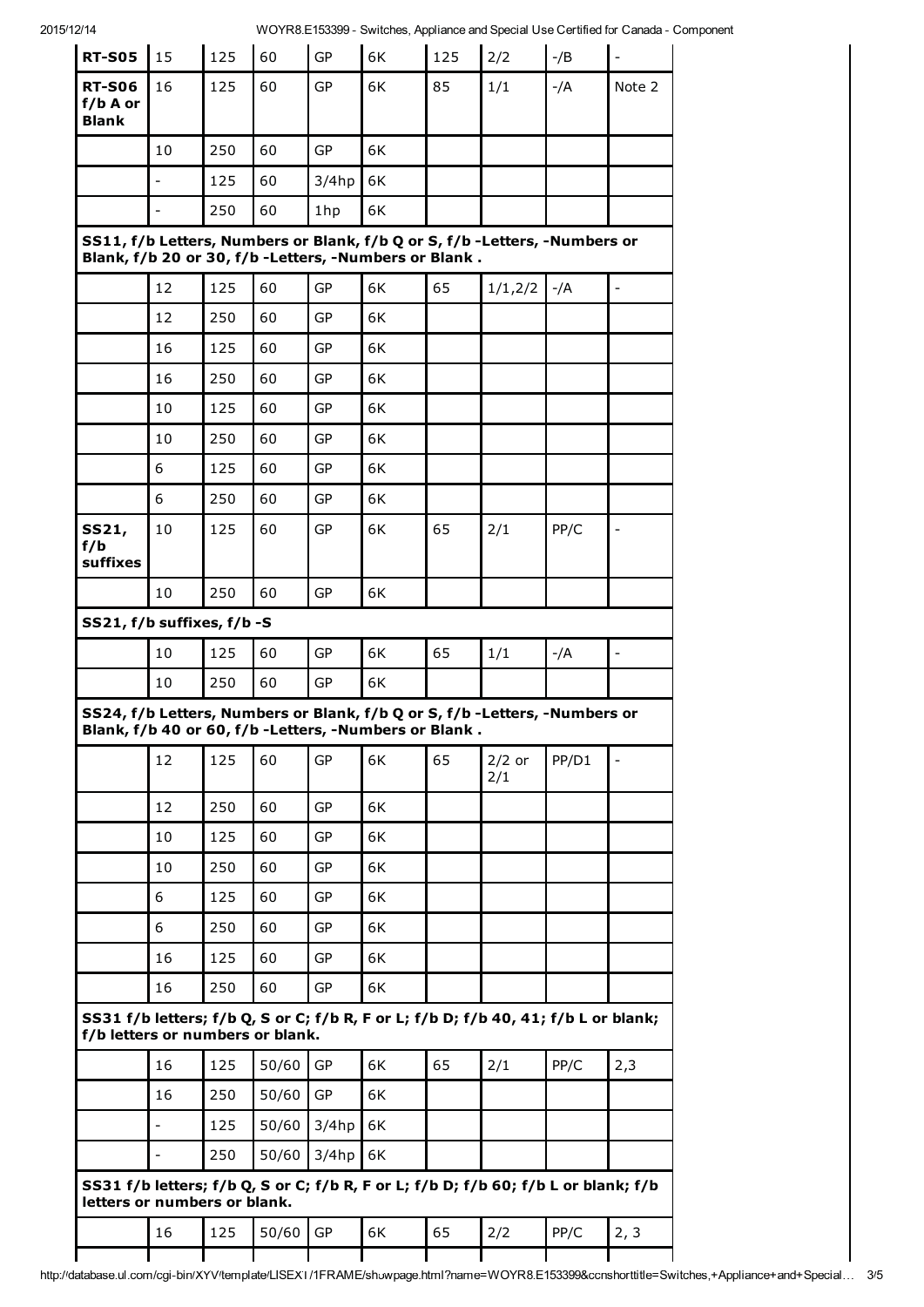|           |                                         |     |            |          |                                                                                    |    |     |       | $\sim$ . The recover $\sim$ of the recovery population and operate over three for our later. |
|-----------|-----------------------------------------|-----|------------|----------|------------------------------------------------------------------------------------|----|-----|-------|----------------------------------------------------------------------------------------------|
|           | 16                                      | 250 | $50/60$ GP |          | 6K                                                                                 |    |     |       |                                                                                              |
|           | $\overline{\phantom{0}}$                | 125 | 50/60      | 3/4hp    | 6K                                                                                 |    |     |       |                                                                                              |
|           | $\overline{\phantom{0}}$                | 250 | 50/60      | $3/4$ hp | 6K                                                                                 |    |     |       |                                                                                              |
|           | blank; f/b letters or numbers or blank. |     |            |          | SS31 f/b letters; f/b Q, S or C; f/b R, F or L; f/b S; f/b 20 or 21; f/b L or      |    |     |       |                                                                                              |
|           | 16                                      | 125 | 50/60      | GP       | 6K                                                                                 | 65 | 1/1 | -/A   | 2, 3                                                                                         |
|           | 16                                      | 250 | 50/60      | GP       | 6K                                                                                 |    |     |       |                                                                                              |
|           | $\overline{\phantom{0}}$                | 125 | 50/60      | $3/4$ hp | 6K                                                                                 |    |     |       |                                                                                              |
|           | $\overline{\phantom{0}}$                | 250 | 50/60      | $3/4$ hp | 6K                                                                                 |    |     |       |                                                                                              |
|           | f/b letters or numbers or blank.        |     |            |          | SS31 f/b letters; f/b Q, S or C; f/b R, F or L; f/b T; f/b 40, 41; f/b L or blank; |    |     |       |                                                                                              |
|           | 16                                      | 125 | 50/60      | GP       | 6K                                                                                 | 65 | 2/1 | PP/C  | 2,3                                                                                          |
|           | 16                                      | 250 | 50/60      | GP       | 6K                                                                                 |    |     |       |                                                                                              |
|           | $\overline{\phantom{0}}$                | 125 | 50/60      | 3/4hp    | 6K                                                                                 |    |     |       |                                                                                              |
|           | $\overline{\phantom{0}}$                | 250 | 50/60      | $3/4$ hp | 6K                                                                                 |    |     |       |                                                                                              |
|           | letters or numbers or blank.            |     |            |          | SS31 f/b letters; f/b Q, S or C; f/b R, F or L; f/b T; f/b 60; f/b L or blank; f/b |    |     |       |                                                                                              |
|           | 16                                      | 125 | 50/60      | GP       | 6K                                                                                 | 65 | 2/2 | PP/C  | 2, 3                                                                                         |
|           | 16                                      | 250 | 50/60      | GP       | 6K                                                                                 |    |     |       |                                                                                              |
|           | $\overline{\phantom{0}}$                | 125 | 50/60      | 3/4hp    | 6K                                                                                 |    |     |       |                                                                                              |
|           | $\overline{\phantom{0}}$                | 250 | 50/60      | $3/4$ hp | 6K                                                                                 |    |     |       |                                                                                              |
| or blank. |                                         |     |            |          | SS31 f/b letters; f/b Q, S or C; f/b R, F; f/b S; f/b 30; f/b letters or numbers   |    |     |       |                                                                                              |
|           | 16                                      | 125 | 50/60      | GP       | 6K                                                                                 | 65 | 1/2 | $-/A$ | 3                                                                                            |
|           | 16                                      | 250 | 50/60 GP   |          | 6K                                                                                 |    |     |       |                                                                                              |
|           | $\frac{1}{2}$                           | 125 | 50/60      | 3/4hp    | 6K                                                                                 |    |     |       |                                                                                              |
|           | $\overline{\phantom{a}}$                | 250 | 50/60      | 3/4hp    | 6K                                                                                 |    |     |       |                                                                                              |
|           | VS12 f/b M or H, f/b 11, 12             |     |            |          |                                                                                    |    |     |       |                                                                                              |
|           | 12                                      | 125 | 60         | GP       | $\overline{\phantom{a}}$                                                           | 65 | 1/M | $-/-$ | $\overline{\phantom{a}}$                                                                     |
|           | 12                                      | 250 | 60         | GP       | $\overline{\phantom{a}}$                                                           |    |     |       |                                                                                              |
|           | VS34 f/b, M or H, f/b 11, 12, 21 or 22  |     |            |          |                                                                                    |    |     |       |                                                                                              |
|           | 12                                      | 125 | 60         | GP       | $\overline{a}$                                                                     | 55 | M/M | $-/-$ | $\Box$                                                                                       |
|           | 12                                      | 250 | 60         | GP       | $\overline{\phantom{a}}$                                                           |    |     |       |                                                                                              |
|           |                                         |     |            |          |                                                                                    |    |     |       |                                                                                              |

Note 2 - These are lighted switches employing a lamp. The usable lamp life has not been evaluated.

Note 6 - The switch employs push-in terminals. These have been evaluated for use with solid and solder dipped stranded conductors of a specified size (shown within parenthesis in AWG).

Marking: Company name or tradename "LEGION" , catalog, model or part number, electrical ratings and the Recognized

Component Mark for Canada,  $\binom{2}{1}$  on the product or on the smallest unit container in which the product is packaged.

Last Updated on 2015-11-24

**Questions?** Print this page Terms of Use Page Top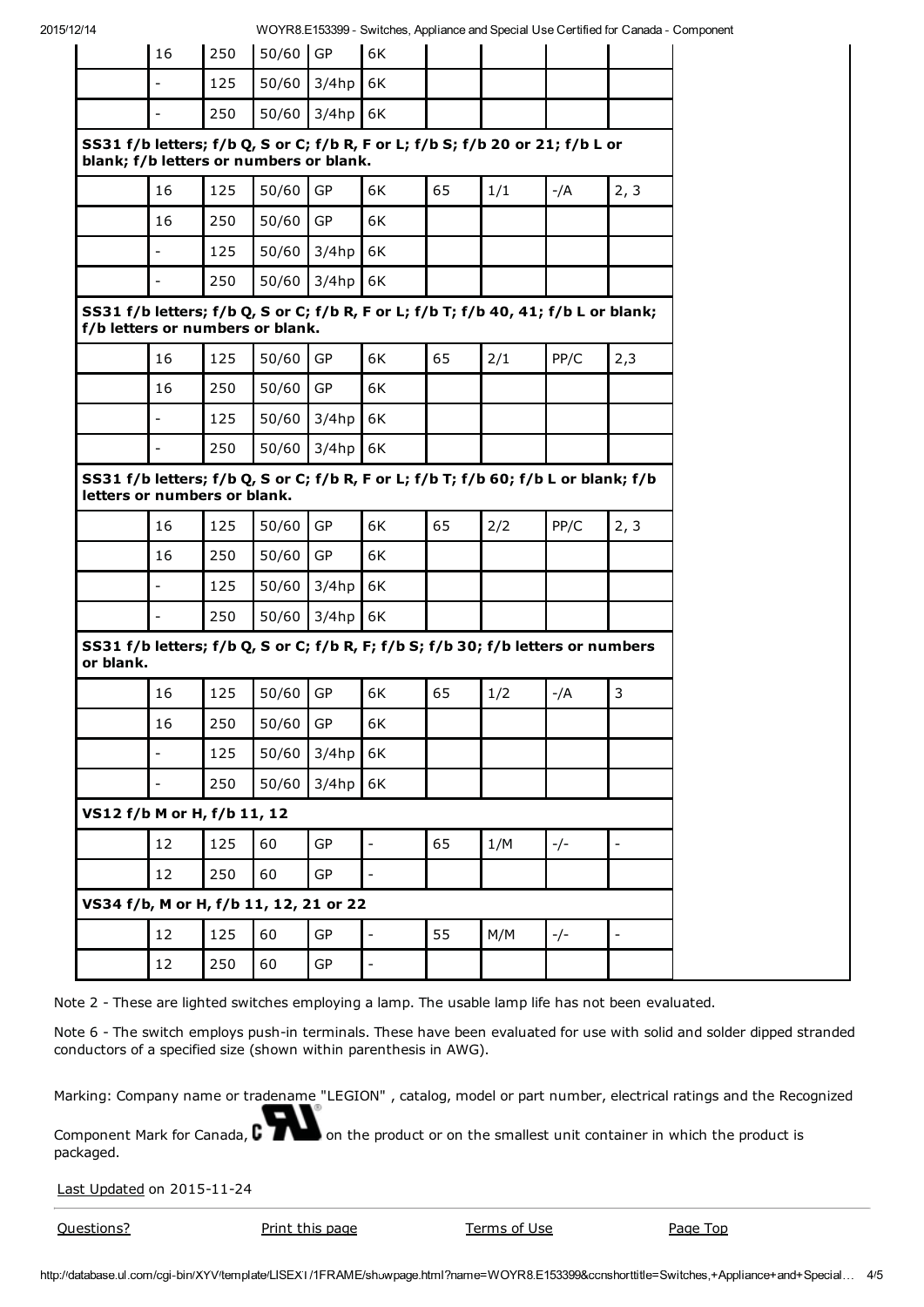The appearance of a company's name or product in this database does not in itself assure that products so identified have been manufactured under UL's Follow-Up Service. Only those products bearing the UL Mark should be considered to be Certified and covered under UL's Follow-Up Service. Always look for the Mark on the product.

UL permits the reproduction of the material contained in the Online Certification Directory subject to the following conditions: 1. The Guide Information, Assemblies, Constructions, Designs, Systems, and/or Certifications (files) must be presented in their entirety and in a non-misleading manner, without any manipulation of the data (or drawings). 2. The statement "Reprinted from the Online Certifications Directory with permission from UL" must appear adjacent to the extracted material. In addition, the reprinted material must include a copyright notice in the following format: "© 2015 UL LLC".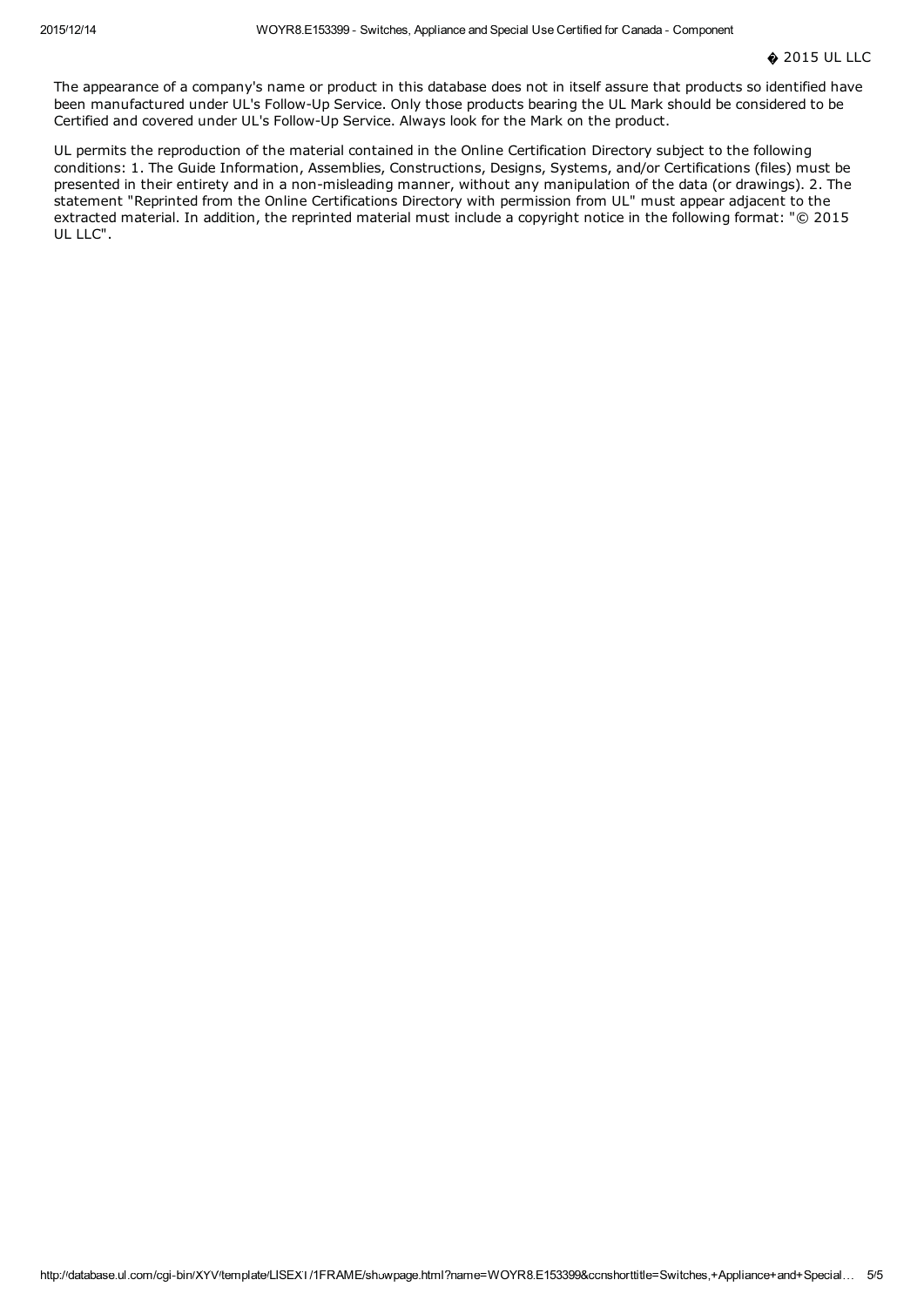

## ZEICHENGENEHMIGUNG **MARKS APPROVAL**

**Rock Tek Electronics** (Shenzhen) Co., Ltd. No. 98 Guanguang Road **Guanlan Town** 518110 BAOAN DISTRICT, SHENZHEN CITY **CHINA** ist berechtigt, für ihr Produkt / is authorized to use for their product

### Geräteschalter **Switch for appliances**

die hier abgebildeten markenrechtlich geschützten Zeichen für die ab Blatt 2 aufgeführten Typen zu benutzen / the legally protected Marks as shown below for the types referred to on page 2 ff.



Geprüft und zertifiziert nach / Tested and certified according to

DIN EN 61058-1 (VDE 0630-1):2008-09; EN 61058-1:2002 + A2:2008 IEC 61058-1(ed.3);am1;am2

VDE Prüf- und Zertifizierungsinstitut GmbH **VDE Testing and Certification Institute** Zertifizierungsstelle//Certification

VDE Zertifikate sind nur gültig bei Veröffentlichung unter: VDE certificates are valid only when published on:



Aktenzeichen: 5004990-4401-0002 / 219500 File ref.: Ausweis-Nr. 40018133 Certificate No. Page Weitere Bedingungen siehe Rückseite und Folgeblätter /<br>further conditions see overleaf and following pages

(letzte Änderung / updated 2015-12-17)

Offenbach, 2006-06-29

http://www.vde.com/zertifikat

http://www.vde.com/certificate

Blatt 1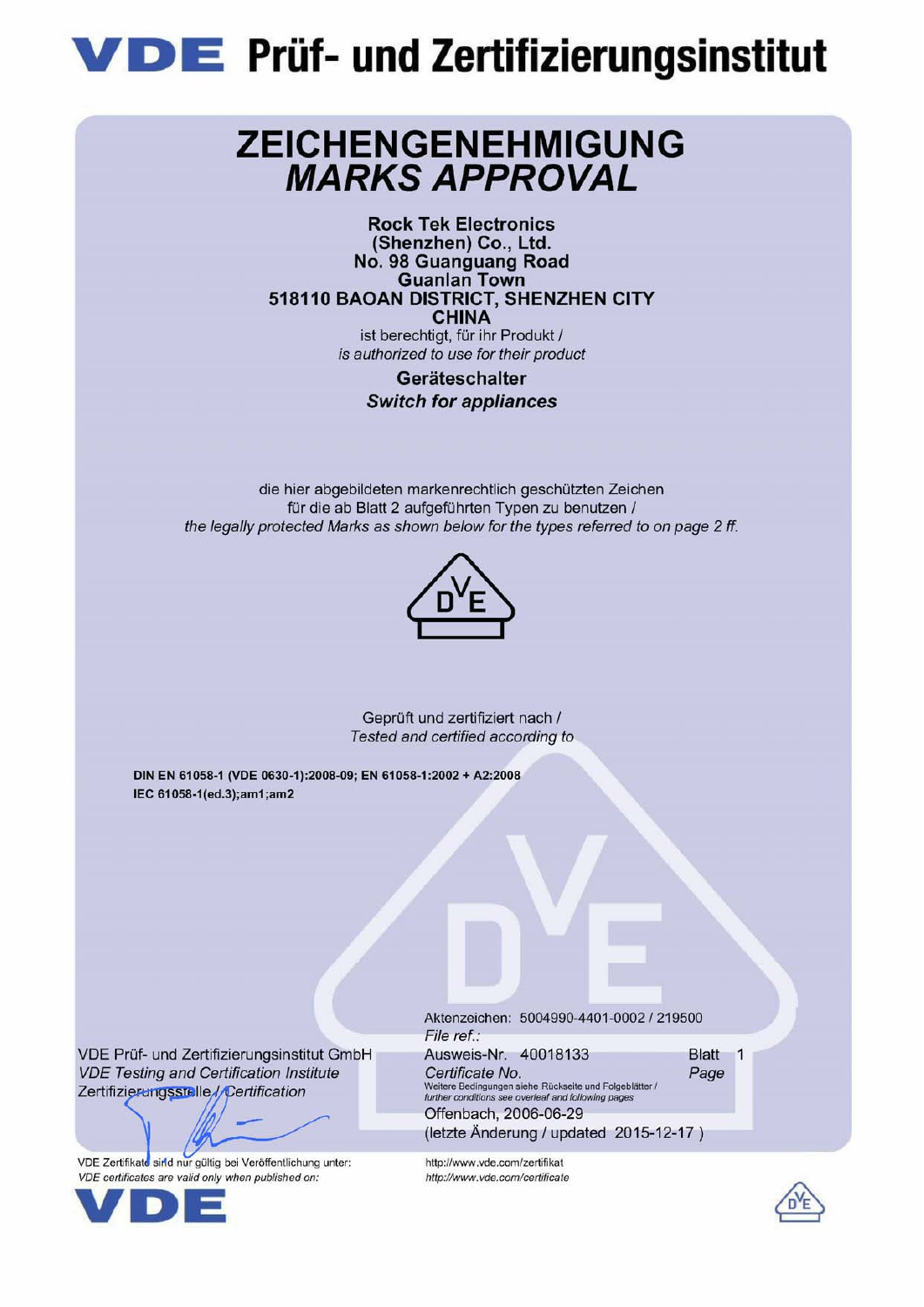Ausweis-Nr. / *Certificate No.* 40018133 Blatt / *Page* 2

Name und Sitz des Genehmigungs-Inhabers / *Name and registered seat of the Certificate holder* Rock Tek Electronics (Shenzhen) Co., Ltd., No. 98 Guanguang Road, Guanlan Town, 518110 BAOAN DISTRICT, SHENZHEN CITY, Guangdong, CHINA

| Aktenzeichen / File ref.              | letzte Änderung / updated  Datum / Date |            |
|---------------------------------------|-----------------------------------------|------------|
| 5004990-4401-0002 / 219500 / CC1 / LF | 2015-12-17                              | 2006-06-29 |

Aktenzeichen / *File ref.* letzte Änderung / *updated* Datum / *Date*

Dieses Blatt gilt nur in Verbindung mit Blatt 1 des Zeichengenehmigungsausweises Nr. 40018133. *This supplement is only valid in conjunction with page 1 of the Certificate No. 40018133.*

#### **Geräteschalter** *Switch for appliances*

Typ(en) / *Type(s)*

#### **RT-S01**

| Bemessungsspannung, AC<br>Rated voltage, AC                        | 250 V                                                                                            |
|--------------------------------------------------------------------|--------------------------------------------------------------------------------------------------|
| Bemessungsstrom<br>Rated current                                   | $10(4)$ A                                                                                        |
| Art und Anschluss von Schaltern<br>Type and connection of switches | Wippenschalter; Kode 1.2<br>Rocker switch ; code 1.2                                             |
| Abschaltung<br>Disconnection                                       | Mikro Abschaltung<br>micro disconnection                                                         |
| Schaltzyklen<br>Number of operating cycles                         | 10E3                                                                                             |
| Umgebungs-Lufttemperatur<br>Ambient air temperature                | T85/55                                                                                           |
| Art der Montage<br>Method of mounting                              | zum Einbau in Geräte der Schutzklasse I und II<br>Incorporated in class I and class II equipment |
| Art der Betätigung<br>Method of actuating                          | direkte Betätigung<br>direct actuating                                                           |
| Schalter der Kategorie<br>Switch category                          | 3                                                                                                |
| Glühdrahtprüfung (GWT)<br>Glow-wire test (GWT)                     | $850^{\circ}$ C                                                                                  |



VDE Prüf- und Zertifizierungsinstitut GmbH \* Testing and Certification Institute **And American Contact Contact Contact Contact Contact Contact Contact Contact Contact Contact Contact Contact Contact Contact Contact Contac**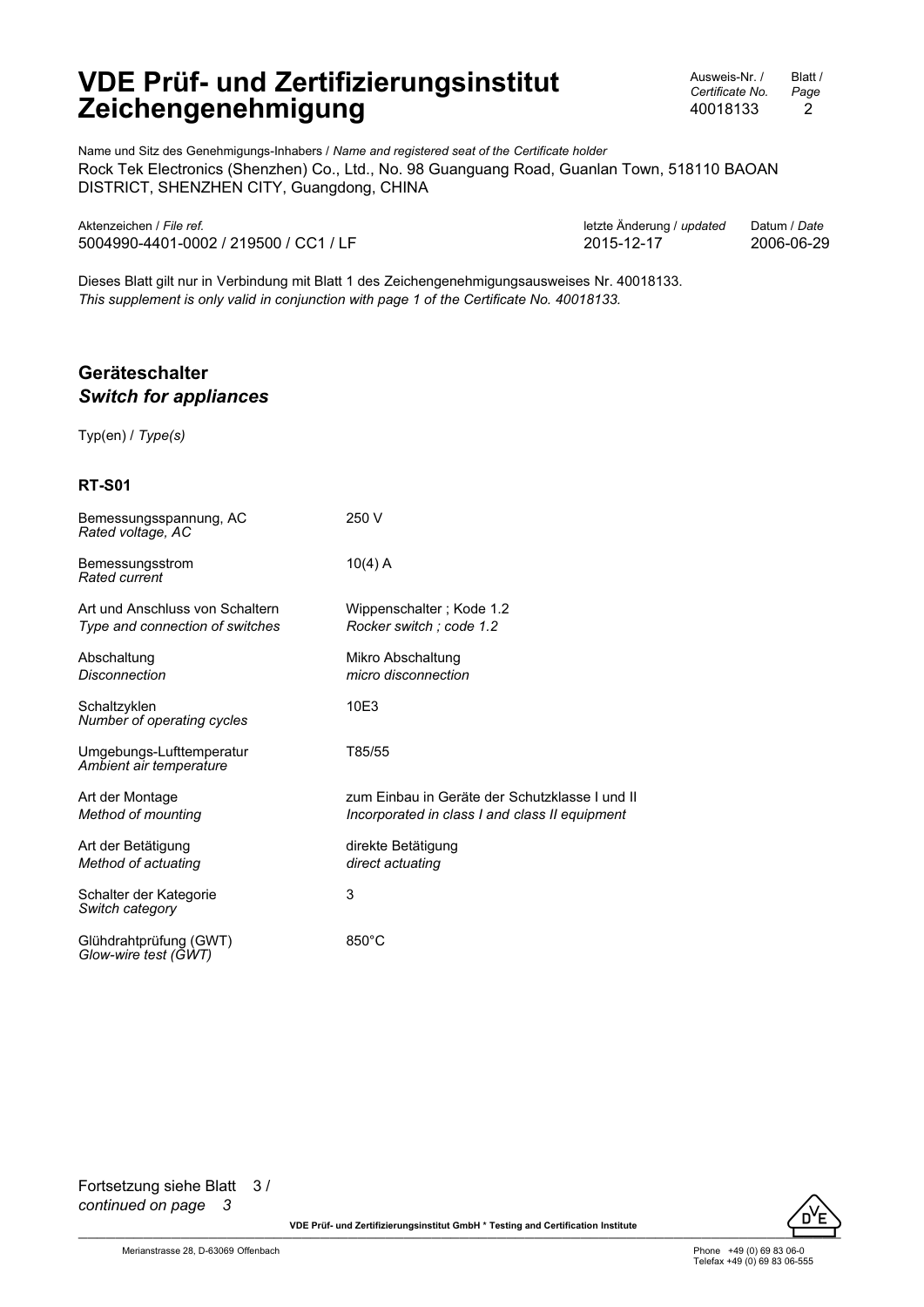Ausweis-Nr. / *Certificate No.* 40018133 Blatt / *Page* 3

Name und Sitz des Genehmigungs-Inhabers / *Name and registered seat of the Certificate holder* Rock Tek Electronics (Shenzhen) Co., Ltd., No. 98 Guanguang Road, Guanlan Town, 518110 BAOAN DISTRICT, SHENZHEN CITY, Guangdong, CHINA

| Aktenzeichen / File ref.              | letzte Änderung / updated Datum / Date |            |
|---------------------------------------|----------------------------------------|------------|
| 5004990-4401-0002 / 219500 / CC1 / LF | 2015-12-17                             | 2006-06-29 |

Dieses Blatt gilt nur in Verbindung mit Blatt 1 des Zeichengenehmigungsausweises Nr. 40018133. *This supplement is only valid in conjunction with page 1 of the Certificate No. 40018133.*

| Kriechstromfestigkeit<br>Tracking resistance   | <b>PTI 250</b>                                                                                                |
|------------------------------------------------|---------------------------------------------------------------------------------------------------------------|
| Anschluss<br>Type of terminal                  | Lötanschluss<br>Solder terminal                                                                               |
| Uberspannungskategorie<br>Overvoltage category | Ш                                                                                                             |
| Verschmutzungsgrad<br>Degree of pollution      | 2                                                                                                             |
| Werkstoffgruppe<br>Material group              | Illa                                                                                                          |
| Weitere Angaben siehe Anlage                   | Nr. 1 vom 2015-12-17                                                                                          |
| Further information see appendix               | No. 1 dated 2015-12-17                                                                                        |
| Anmerkung                                      | Luft- und Kriechstrecken zwischen unter Spannung stehenden<br>Teilen und dem Betätiger: Verstärkte Isolierung |
| Remark                                         | Clearance and creepage distances between live parts and the<br>actuating mean: Reinforced insulation          |

Dieser Zeichengenehmigungs-Ausweis bildet eine Grundlage für die EG-Konformitätserklärung und CE-Kennzeichnung durch den Hersteller oder dessen Bevollmächtigten und bescheinigt die Konformität mit den grundlegenden Schutzanforderungen der **EG-Niederspannungsrichtlinie (2006/95/EG bis 19.04.2016, 2014/35/EU ab 20.04.2016).**

*This Marks Approval is a basis for the EC Declaration of Conformity and the CE Marking by the manufacturer or his agent and proves the conformity with the essential safety requirements of the EC Low-Voltage Directive (2006/95/EC until 2016-04-19, 2014/35/EU from 2016-04-20).*

VDE Prüf- und Zertifizierungsinstitut GmbH *VDE Testing and Certification Institute* Fachgebiet CC1 *Section CC1*

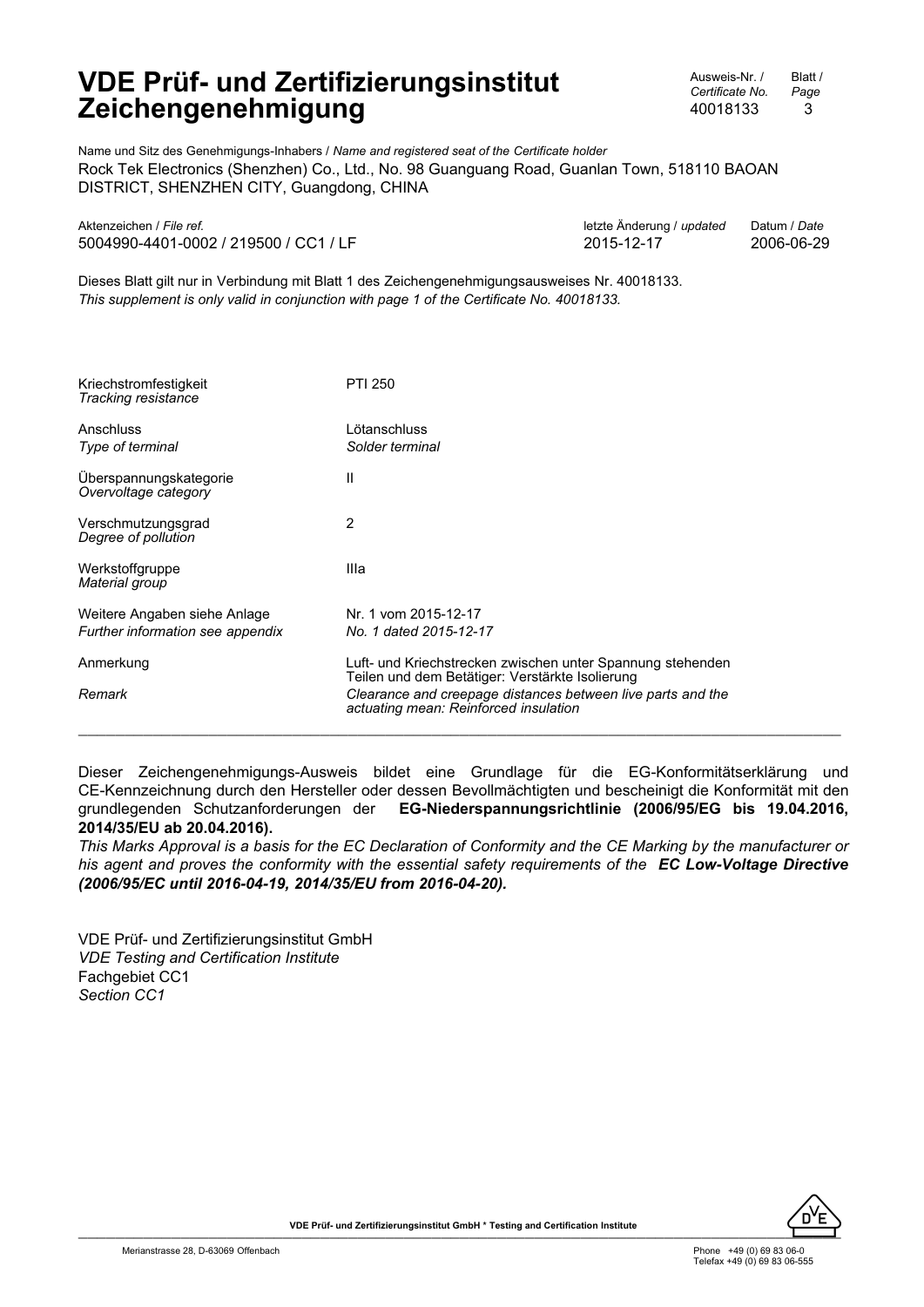Ausweis-Nr. / *Certificate No.* 40018133

Beiblatt / *Supplement*

Name und Sitz des Genehmigungs-Inhabers / *Name and registered seat of the Certificate holder* Rock Tek Electronics (Shenzhen) Co., Ltd., No. 98 Guanguang Road, Guanlan Town, 518110 BAOAN DISTRICT, SHENZHEN CITY, Guangdong, CHINA

Aktenzeichen / *File ref.* letzte Änderung / *updated* Datum / *Date* 5004990-4401-0002 / 219500 / CC1 / LF 2015-12-17 2006-06-29

Dieses Beiblatt ist Bestandteil des Zeichengenehmigungsausweises Nr. 40018133. *This supplement is part of the Certificate No. 40018133.*

#### **Geräteschalter** *Switch for appliances*

**Fertigungsstätte(n)** *Place(s) of manufacture*

Referenz/*Reference* **30016237** Rock Tek Electronics (Shenzhen) Co., Ltd. No. 98 Guanguang Road Guanlan Town 518110 BAOAN DISTRICT, SHENZHEN CITY Guangdong **CHINA** 

VDE Prüf- und Zertifizierungsinstitut GmbH *VDE Testing and Certification Institute* Fachgebiet CC1 *Section CC1*

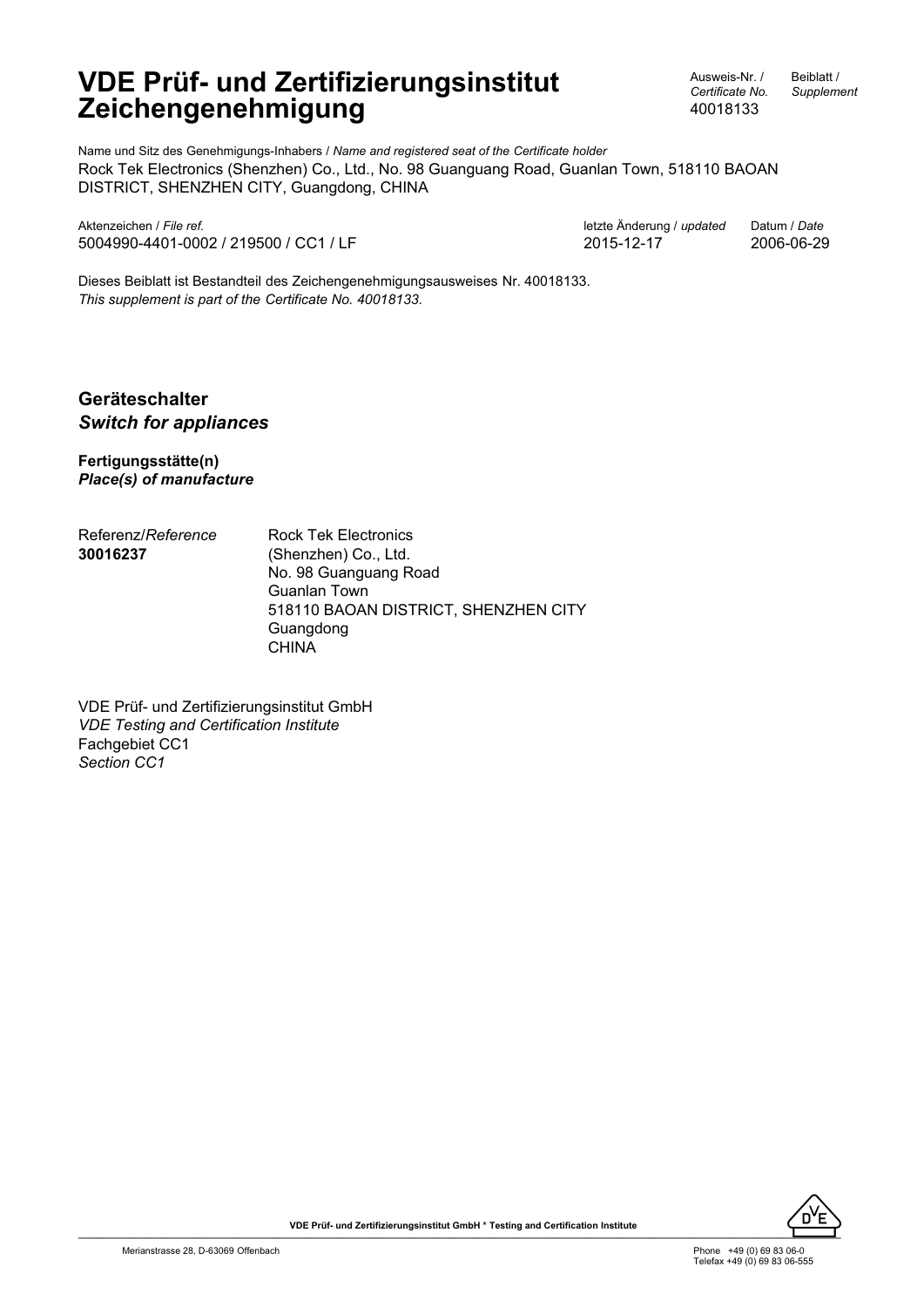Ausweis-Nr. / *Certificate No.* 40018133

Infoblatt / *Info sheet*

Name und Sitz des Genehmigungs-Inhabers / *Name and registered seat of the Certificate holder* Rock Tek Electronics (Shenzhen) Co., Ltd., No. 98 Guanguang Road, Guanlan Town, 518110 BAOAN DISTRICT, SHENZHEN CITY, Guangdong, CHINA

Aktenzeichen / *File ref.* letzte Änderung / *updated* Datum / *Date* 5004990-4401-0002 / 219500 / CC1 / LF 2015-12-17 2006-06-29

Dieses Blatt gilt nur in Verbindung mit Blatt 1 des Zeichengenehmigungsausweises Nr. 40018133. *This supplement is only valid in conjunction with page 1 of the Certificate No. 40018133.*

#### **Genehmigung zum Benutzen des auf Seite 1 abgebildeten markenrechtlich geschützten Zeichens des VDE:**

Grundlage für die Benutzung sind die Allgemeinen Geschäftsbedingungen (AGB) der VDE Prüf- und Zertifizierungsinstitut GmbH (www.vde.com\AGB-Institut). Das Recht zur Benutzung erstreckt sich nur auf die bezeichnete Firma mit den genannten Fertigungsstätten und die oben aufgeführten Produkte mit den zugeordneten Bezeichnungen. Die Fertigungsstätte muss so eingerichtet sein, dass eine gleichmäßige Herstellung der geprüften und zertifizierten Ausführung gewährleistet ist.

Die Genehmigung ist so lange gültig wie die VDE-Bestimmungen gelten, die der Zertifizierung zu- grunde gelegen haben, sofern sie nicht auf Grund anderer Bedingungen aus der VDE Prüf- und Zertifizierungsordnung (PM102) zurückgezogen werden muss.

Der Gültigkeitszeitraum einer VDE-GS-Zeichengenehmigung kann auf Antrag verlängert werden. Bei gesetzlichen und / oder normativen Änderungen kann die VDE-GS-Zeichengenehmigung ihre Gültigkeit zu einem früheren als dem angegebenen Datum verlieren.

Produkte, die das Biozid Dimethylfumarat (DMF) enthalten, dürfen gemäß der Kommissionsent- scheidung 2009/251/EG nicht mehr in den Verkehr gebracht oder auf dem Markt bereitgestellt werden.

Der VDE-Zeichengenehmigungsausweis wird ausschließlich auf der ersten Seite unterzeichnet.

#### *Approval to use the legally protected Mark of the VDE as shown on the first page:*

*Basis for the use are the general terms and conditions of the VDE Testing and Certification Institute (www.vde.com\terms-institute). The right to use the mark is granted only to the mentioned company with the named places of manufacture and the listed products with the related type references. The place of manufacture shall be equipped in a way that a constant manufacturing of the certified construction is assured.*

*The approval is valid as long as the VDE specifications are in force, on which the certification is based on, unless it is withdrawn according to the VDE Testing and Certification Procedure (PM102E).*

*The validity period of a VDE-GS-Mark Approval may be prolonged on request. In case of changes in legal and / or normative requirements, the validity period of a VDE-GS-Mark Approval may be shortened.*

*Products containing the biocide dimethylfumarate (DMF) may not be marketed or made available on the EC market according to the Commission Decision 2009/251/EC.*

*The approval is solely signed on the first page.*